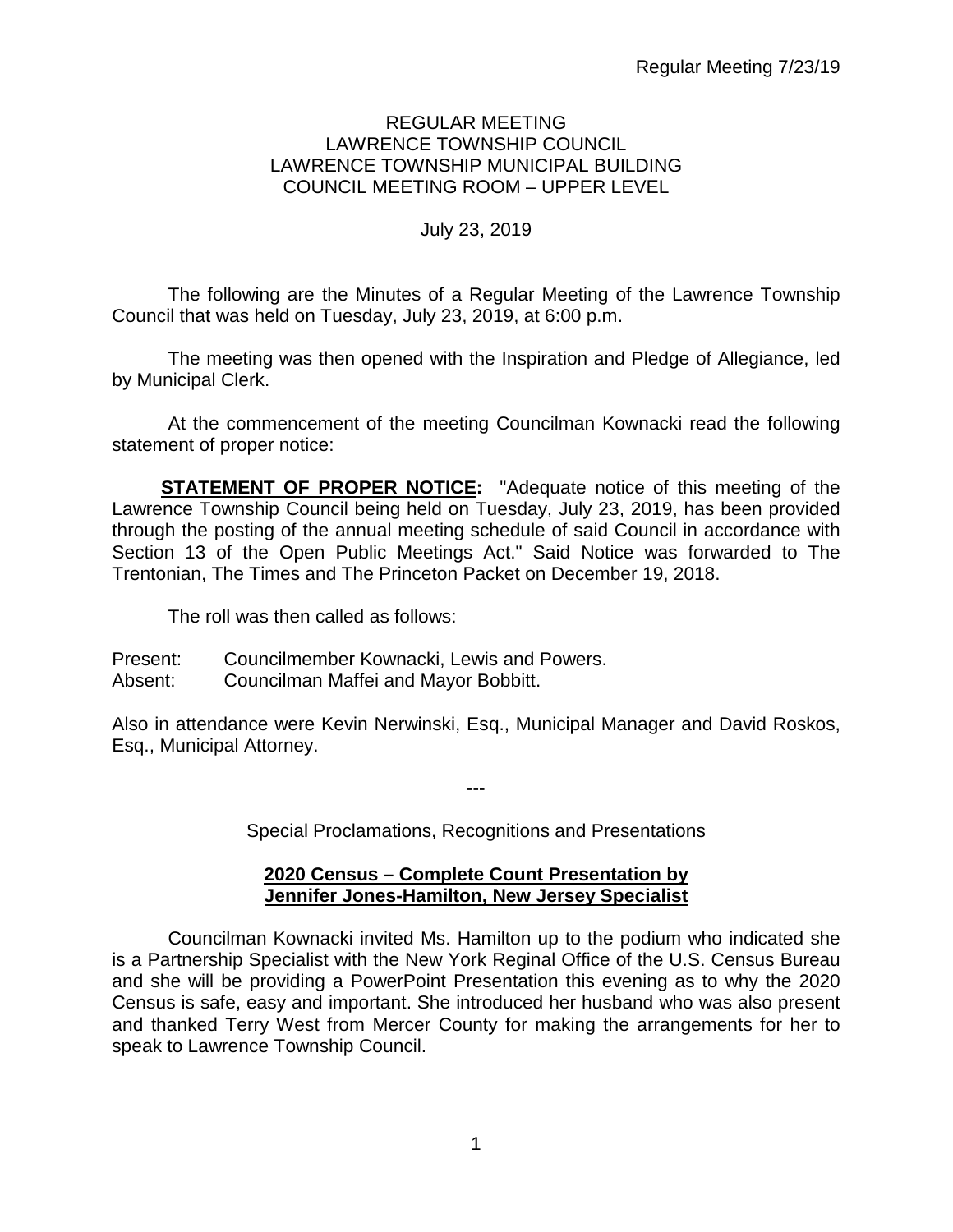Ms. Hamilton opened the presentation by stating every 10 years the United States Census Bureau counts everyone in the United States which is mandated by the Constitution and that the United States Government has been conducting the census every ten years since 1790. The first Director of the Census Count was Thomas Jefferson and when people are counted every 10 years it determines the amount of seats that each State have in the House of Representatives and the allocation of \$675 billion per year for the next 10 years based on the 2020 Census. The monies are allocated to states, counties and communities legislatures to support resources such as school, hospital, roads, and fire departments. So, it is imperative that every resident in Lawrence Township be counted because if there is a miscount Lawrence Township will have to live with those numbers for next 10 years which will be in 2030.

Ms. Hamilton advised that she had the privilege of being the Partnership Specialist for the 2010 Census and now again in 2020 and that the State of New Jersey loss representation in Washington being the State as a whole was undercounted in 2010; especially, children under 5 years old as they were undercounted in a large way and there are many reasons for that – single family homes, grandparents raising grandchildren, etc. and she implores the community to urge the Complete Count Committee to give some attention to counting children under 5; because in that \$675 billion that is going to be allotted children under 5 years of age make up a large group of people who use those services – such as single parents who might need family assistance or services but the funds are not there due to the children being undercounted...but the need still exist.

Ms. Hamilton further advised that the Census provides a lot of insight for government and business as all kind of organizations looks at census numbers and data and determines what to do in a particular community. And, she wants the Council and everyone to understand that the Census is safe, easy and important something she will touch on before the end of her presentation. She then discussed the Census Bureau responsibility to count everyone, only once, where they are for the 2010 and 2020 Census and the U.S. Census Bureau being one of the largest collector of data in the Federal Government for statistical purposes and the Bureau protecting and never sharing information under Title 13 (U.S. Code) which is a federal law stating that the U.S. Census Bureau will not share anyone's personal information. She went on to discuss the Patriotic Act that was once frequently used and some of the federal agencies requesting people's personal information under the Act and not being able to obtain it under Title 13 which is iron clad and has not been successfully breached and advised that everyone in the Census Bureau Office takes an Oath to protect and not share information which is encrypted, protected and if breached a federal crime which holds up to a \$250,000 fine and (5) five year prison sentence.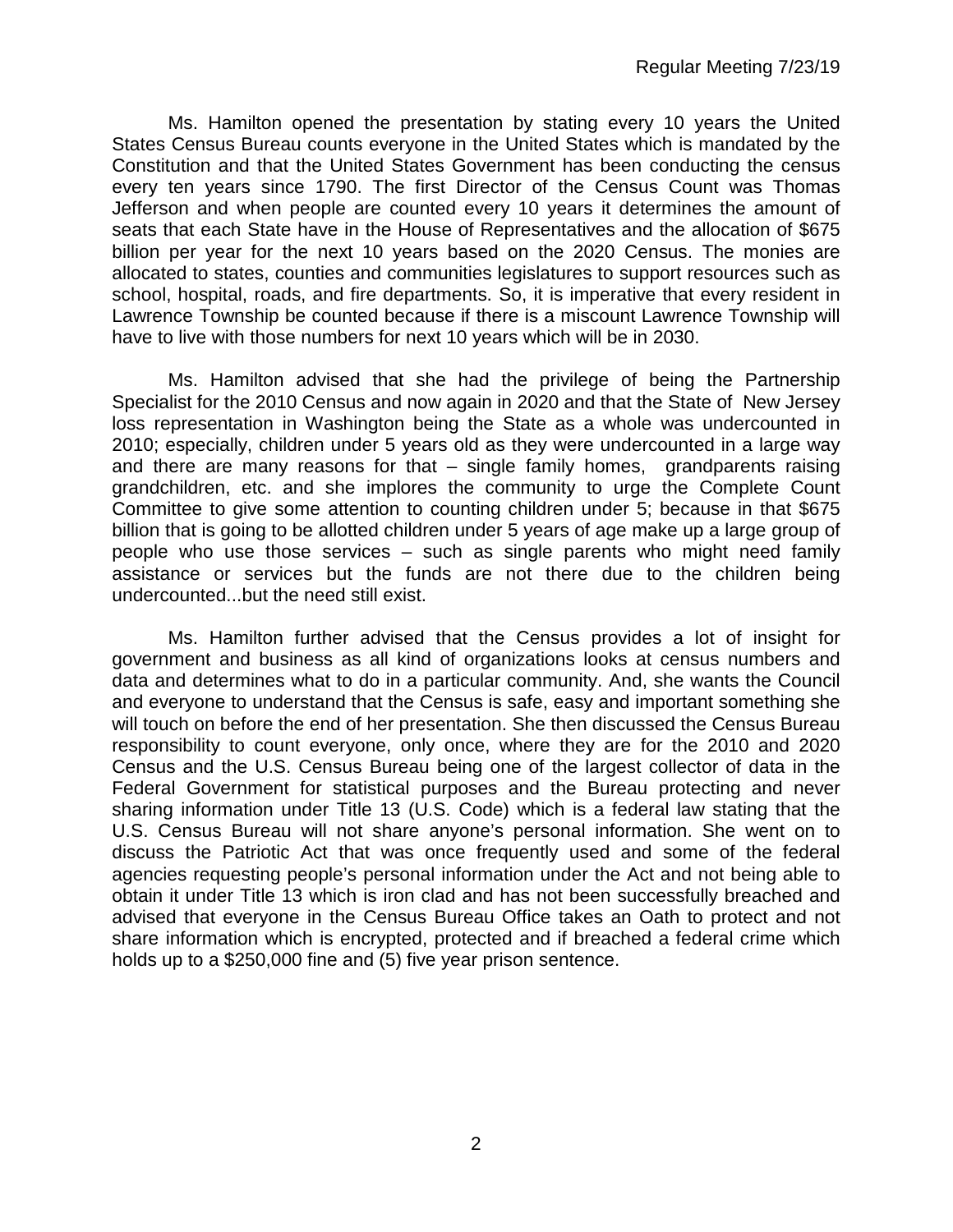Ms. Hamilton proceeded to review the following items relative to her presentation:

- Preparation of the 2020 Census since 2018 as it relates to establishing where to count and how the community has changed with new developments since the 2010 Census.
- Creating Complete Count Committees and partnering with others to help motivate and spread the word on how safe, easy and important it is for everyone to be counted.
- The four ways people can respond to the census by telephone which includes 12 non-English languages and someone to help fill out the census form and 59 other non-English guides for people with language issues, the paper form sent by mail, a visit from a enumerator or census takers going door-to-door to enumerate the household or by email which will begin in March 2020 which will be the first time people can complete the census form online.
- The U.S. Census Bureau endeavor of having everyone counted by April 1, 2020 and all information turned into data prior to December 2020 and those results being sent to Washington and at that point the complex undertaking of the census being over.
- The establishment of the Complete Count Committees and other partnership program such as a recruiting subcommittee, government subcommittee, education subcommittee, faith-based subcommittee, media subcommittee, community-based organizations subcommittee, business subcommittee and anyone in Lawrence Township who has an interest in joining the Complete Count Committee.
- The Complete Count Committee strategizes about how they are going to get the hard to count population to buy into the idea that they need to be counted in the U.S. Census Bureau which can be done in a variety of ways; the census advertising and media campaign starting in January 2020 and by January 2021 the federal government will decide where to redistrict using the data and statistics collected to redraw the boundaries of congressional and legislative districts in their states to account for population shifts.
- Recruiting and applying for census jobs on the website and how the local government can support and partner with the U.S. Census Bureau by taking advantage of useful tools on their website to help get the message out about the 2020 census including the free ROAM system that helps identify hard survey areas.
- The use of census data specialist and workshops that can help towns plan for their communities by getting grants and better grant funding; other surveys that the U.S. Census Bureau does in between the Decennial Census (10 years) such as the American Fact Finding Service and Business Surveys.
- Social media and how to connect to the U.S. Census Bureau 2020census.gov or census-partners @census.gov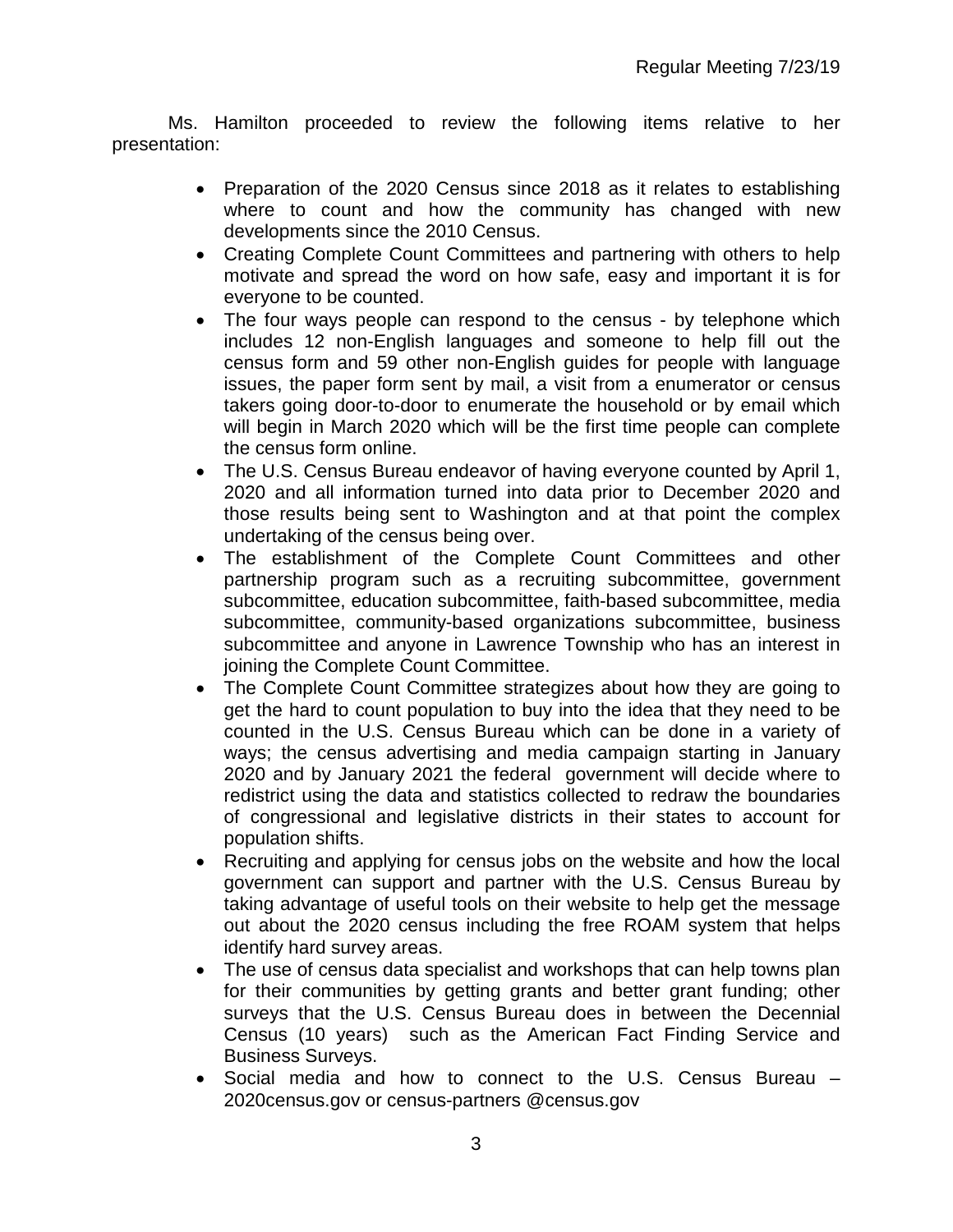• A study that showed approximately \$30 billion that was allotted to New Jersey as well as how the money was disseminated and to what programs and services is available online.

A general question or comment period took place relative to Ms. Hamilton presentation related to counting people where they sleep, the process for counting college students and completing a census form being a civic responsibility like voting but no penalty for refusal to complete the form.

Mr. Terry West, 242 Jackson Street, Trenton, NJ, thanked Ms. Hamilton for coming to speak before the Council about the 2020 Census and he further thanked the Council and Municipal Clerk for their help to arrange the meeting and advised approximately 6 months ago the Secretary of State reached out to the County Executive wanting them to participate heavily in this process for Mercer County and in that process they wanted them to create a County Complete Count Committee and so far they have (8) eight of the (12) twelve municipalities engaged so Mercer County with having only twelve municipalities is doing quite well in the State.

Mr. Terry went on to discuss Trenton being one of the first Complete Count Committees and them reaching out to their faith-based leader, organizations such as Arm in Arm and Isles, Inc. and they all gathered to see what they could bring to table as it relates reaching hard to survey people in the community. And, when Ms. Hamilton came aboard she identified key hard to count areas such as Trenton, Ewing Township and a portion of Hamilton Township because of transients and people moving around and Lawrence Township being a little different given it is a stable community and indicated the idea would be for Lawrence to reach out to their faith-based to leaders, local organizations, senior center, etc. Further, by September 1<sup>st</sup>, the County wants to have a census page which they are working on and there will be a button for each municipality to click on and signup to be a member of the Complete County Committee for that Township then they will start to coordinate meetings and give links to everything they need and indicated they are not in charge of the employment aspect of the job but they will have links for those who would like to work for the U.S. Census Bureau. In closing, Mr. West thanked the Council again for having them, after which Ms. Hamilton concluded the presentation.

*---*

#### Public Participation

*Mr. Gary Karpf, 64 Van Kirk Road*, advised that he is has been a resident of Lawrence for 37 years and he is speaking on behalf of himself and the many residents in the audience about the environmental affects and quality of life issues they have with the Trenton-Mercer Airport as it relates to the noise and the environmental effects; especially, on the animals, wildlife and human life. He then discussed the compass and the landing pattern being set right in the path of Van Kirk Road and asked if the Council could provide an update on any communication or plans that have taken place between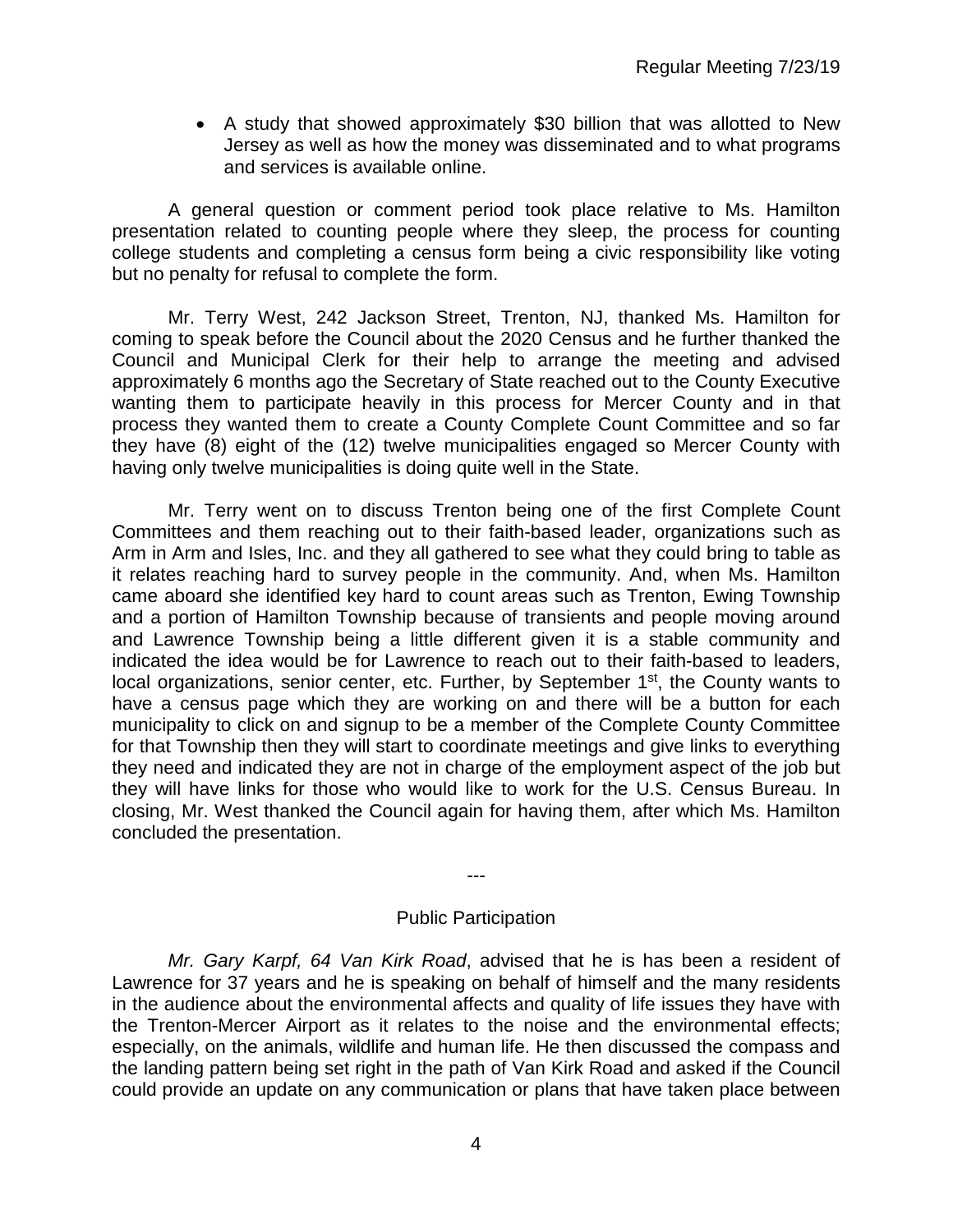the Township Council, Federal Aviation Administration (FAA) and Mercer County since their last discussion concerning the noise and environment impact from the Trenton Airport.

Mr. Nerwinski replied that he did met with Mr. Schostak who provided him with all the documents he could gather and he did work with him on the matter which at the time was more about the noise from the planes caused by the flight pattern and how it affected the people who live on Van Kirk Road. Additional discussion took place about the planes being rerouted over I-295 and a strong sense during that meeting that Hopewell Township was involved in getting the air traffic switched which Mr. Schostak did an OPRA request on and found that there were only two emails between the Mayor and Business Administrator which showed very little involvement, if any, the municipality had to do with the change in air traffic patterns.

Mr. Nerwinski continued to express his opinion with regards to the Township Council not getting involved or participating in this type of issue given the role of the Council is to represent the township as a whole given they do not have wards. The matter is a FAA issue and federally elected officials should be advocating for their constituents to resolve the issue. In addition, Lawrence Township does not have an advocacy department to take on that type of issue and his concern is any efforts that he or the Township Council might make may result in air traffic change being diverted to another part of Lawrence which would be a disservice to those residents; therefore, he thinks the Council should not have a role in this particular issue. Mr. Karpf retorted that there is a matter of fairness Mr. Nerwinski is dismissing in his position being the air traffic from the planes significantly impacts the quality of their lives as well as other life and why should they be singled out because of location to suffer from the environmental changes and proceeded to elaborate on the impact of the planes flying over within a 1,000 feet of their homes.

An at length discussion took place relative to the matter being previously addressed back to 2014 under former Municipal Manager, Richard Krawczun, that included a letter generated by Mr. Krawczun, communication between the Federal Aviation Administration, Aaron Watson, Deputy Administrator, who oversees the Trenton-Mercer Airport and other County officials and the conclusion was that the matter should be handled by the FAA not by the municipality. Additional discussion took place relative to Lawrence Township having no power over the Airport and Mr. Karpf soliciting help from his elected official Congresswoman Bonnie Watson-Coleman and Mercer County officials to get a better understanding of the flight pattern and rotation of flights. Mr. Nerwinski also read a letter from April 8, 2014 addressed to John Hepper pertaining to the flight paths at the Trenton-Mercer Airport.

*Ms. Debra Baseman, 5 Van Kirk Road*, advised that she has lived in Lawrence for 25 years and she loves living in Lawrence; but, if the Trenton-Mercer Airport expands it will seriously affect their quality of life and indicated that she wrote to Congresswoman Bonnie Watson-Coleman a few weeks back and has yet to receive a response back although she is on her mailing list advising of all the wonderful things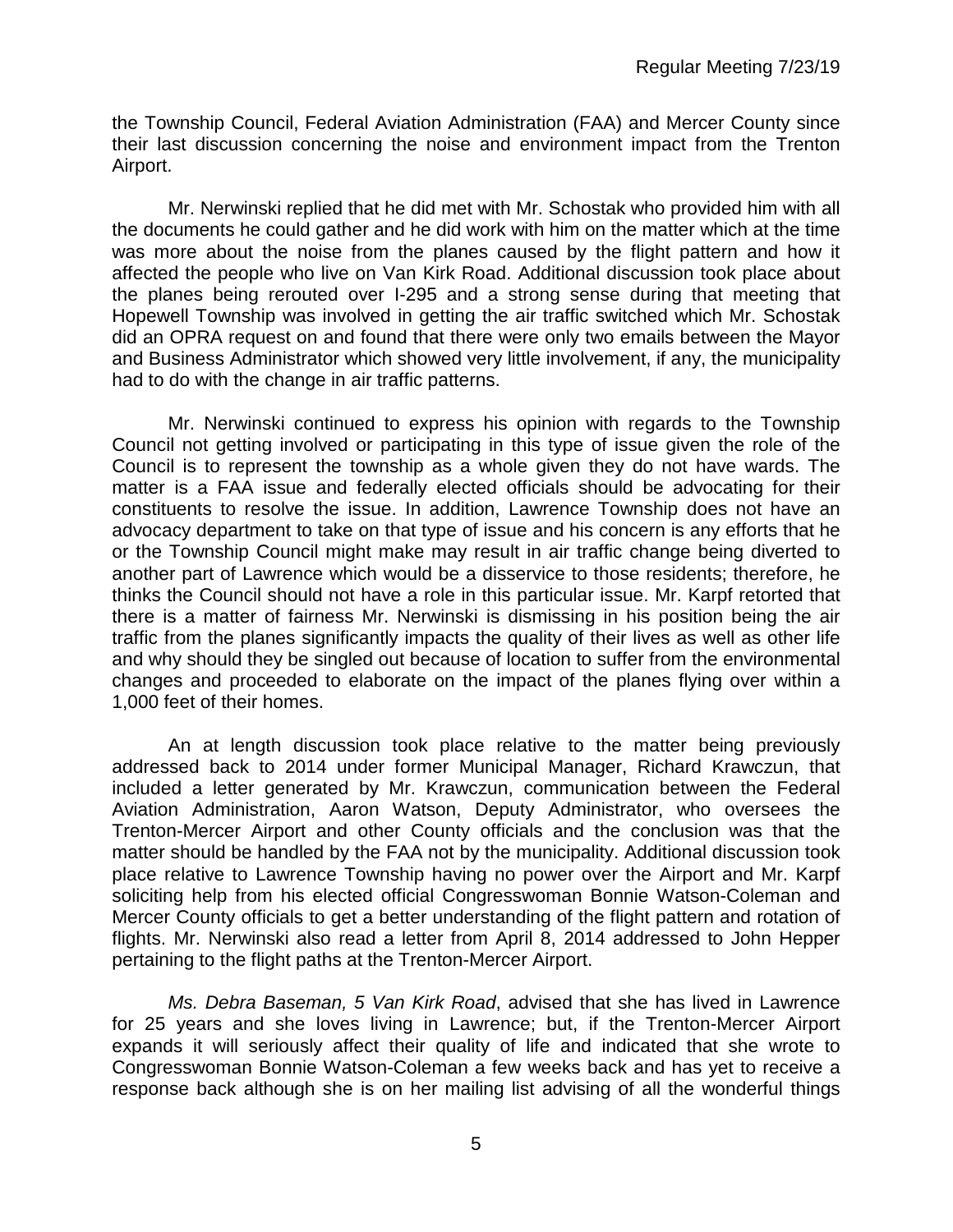she has been doing in Congress. Ms. Baseman continued to discuss her dismay with Congresswoman Watson and her staff not having the courtesy of responding back to her and her concerns about the Congresswoman being fair and impartial being her brother, Aaron Watson, is the Executive Administrator over Transportation & Infrastructure which oversees the Trenton-Mercer Airport.

Ms. Baseman went on to discuss a 69-page report that showed a direct link between airport exhaust and hospital admissions for asthma and heart attacks and her concerns regarding data about air quality, noise pollution, environmental and public health concerns as it relates to food, plants and animals. Mr. Nerwinski asked Ms. Baseman copy him on correspondence sent to Congresswoman Watson and inquired as to their endgame regarding the airport matter.

*Mr. Glen Schostak, 43 Van Kirk Road,* advised that the FAA did not decide on its own to expand the Trenton-Mercer Airport Mercer County went to the FAA and hired consultants to talk about increase commercial flights and expansion of the airport; a program they have been working on since 2014. And, all of the analysis has been a farce and completely inaccurate as he has gone to multiple meetings with urban engineers and have written letters to them advising them that their projections were already out of date being their 17.8 percent increase of flights for 20 years (2035) are already at that amount. In addition, Frontier announced last week that they are expanding their commercial flights by 16 flights a week which already puts them far past the 2035 projection which poses a real problem for Lawrence Township and Mercer County as they will possibly have hundreds of planes flying over the township and surrounding municipalities once the airport expansion is completed.

Mr. Schostak advised that they can speak to the FAA all they want but the train has left the station being the FAA responsibility is to create a safe airspace not about how many flights are flying over a county or how it impacts their community as that is not their concern. There only concern is safe air traffic. As for noise and air pollution the way to measure it is so obscure that you would have to be at the end of the runway of JKF to be qualified for any of those measurements that would create a problem for the airport. So, it is important to understand that the matter has not been a transparent situation at all between the Federal Aviation Commission, Mercer County and all of their consultants being the Trenton Airport has hired various different consultants and have done it in a way that they do not have to communicate with each other and present all the information in one big summary. They have broken it up in little bits and pieces so there is no significant impact along the way and the matter has been addressed multiple times and for some reason it is ignored.

Mr. Schostak questioned why the State of New Jersey bothered to preserve all the farmland in the area and create funding resources for dedicated open space for Mercer County parks when those areas are in a flight path of commercial flights and proceeded to discuss Frontier Airlines flying at a low attitude of 800 to 1000 feet over the park, farmlands and peoples' homes after 10:00 p.m. and sometimes later if there is a delay; thereby, violating Lawrence Township's noise control ordinance and advised of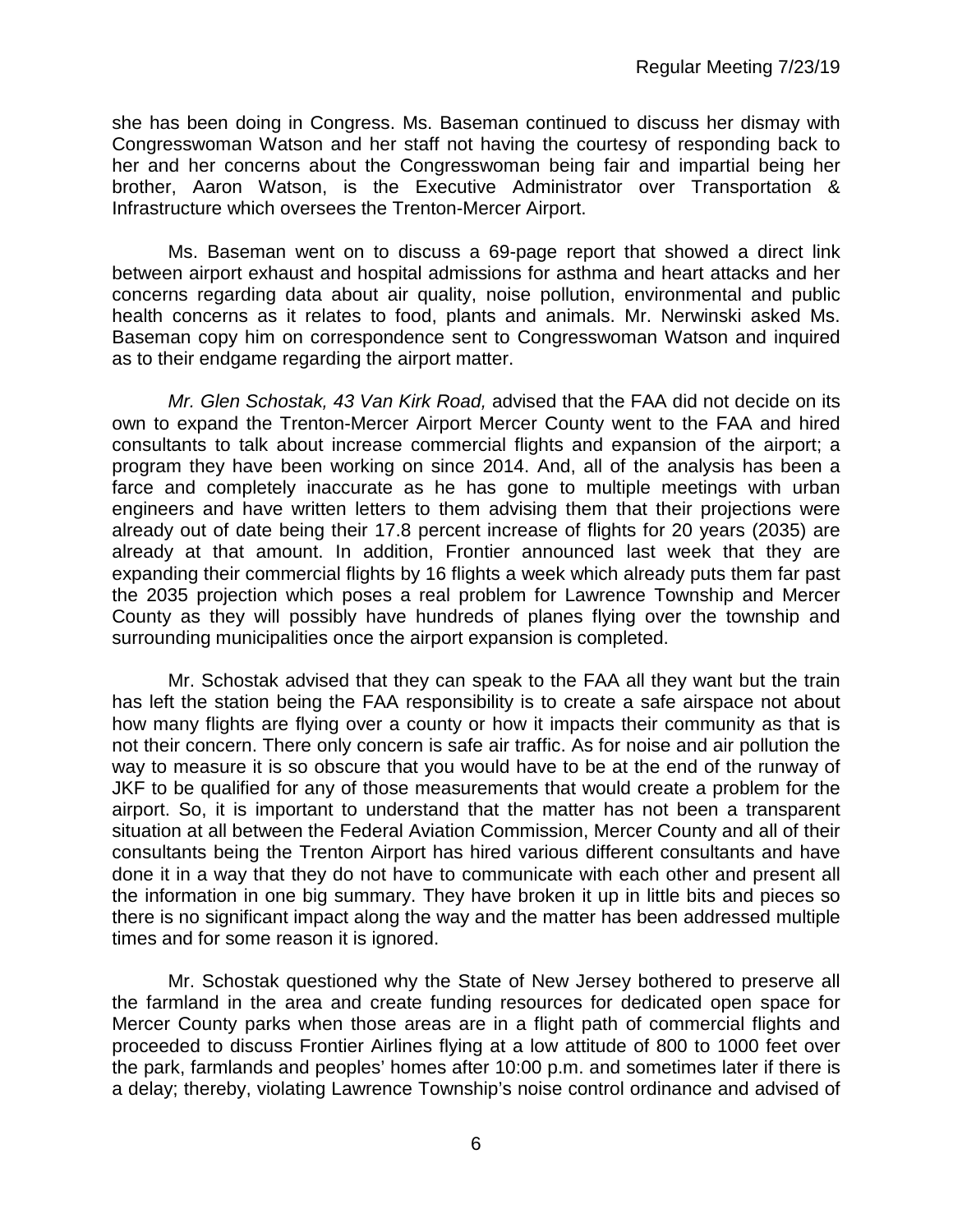other cities having a cutoff time for flights coming into the airport and how the Trenton Airport expansion could dramatically increase what will happen in Lawrence Township down the road as they could possibly have planes landing every 20 minutes all day long. A general discussion followed relative to Mr. Schostak's comments as it relates to the expansion of the airport and Lawrence Township Council as local elected officials having no jurisdiction over the decision-making of the airport which is regulated by the Mercer County Freeholders and Federal Aviation Administration and the residents taking the matter to the County elected officials who could possibly address their concerns.

Mr. Karpf inquired if they put together a package about all of their concerns as it relates to environmental impact and possible expansion of Trenton-Mercer Airport would the Municipal Manager or the Township Council take a position by going with them to the County to present their concerns. Mr. Nerwinski replied "yes" depending on the issue and how it will affect the town and suggested the residents consider doing a meeting with someone from the elected office of the County, Federal and Lawrence Township so when everyone get together they will have the kind of presence from their local officials to support what they are saying.

---

## Review and Revisions of Agenda

 The Municipal Clerk requested that the Agenda be amended to include Resolution 264-19 (18-B.4), Authorizing Partial Release of Performance Bond for Carriage Park - Phase II, IP-26/15; Introduction of Ordinance (10-D) - An Ordinance of the Township of Lawrence Authorizing Pursuant to N.J.S.A. 40A:12-14A Use and Occupancy Agreement for a Portion of the Garage in the Storage Building at Central Park to Youth Sports Club and amend the Closed Session Resolution (18-H.15) to include discussions dealing with land acquisition and labor negotiations.

On a motion by Ms. Lewis, seconded by Mr. Powers, the Agenda was amended to include the above revisions.

Same was carried on the following roll call vote:

Ayes: Councilmembers Kownacki, Lewis and Powers. Nays: Councilman Maffei and Mayor Bobbitt.

---

#### Adoption of Minutes

On a motion by Ms. Lewis, seconded by Mr. Powers, the Minutes of Regular Meeting of April 2, 2019 were approved on the following roll call vote: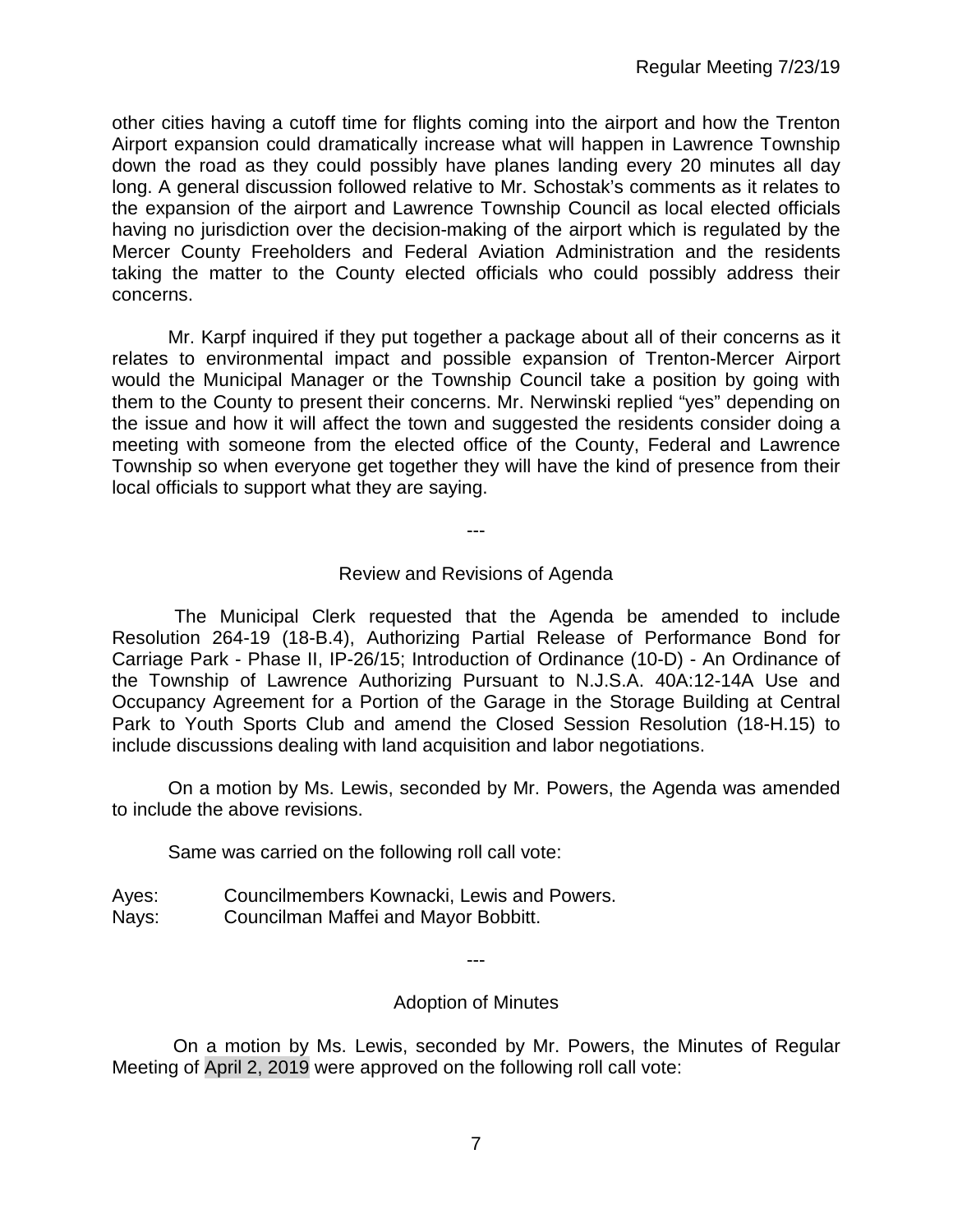Same was carried on the following roll call vote:

Ayes: Councilmembers Kownacki, Lewis and Power. Absent: Councilman Maffei and Mayor Bobbitt. Nays: None.

On a motion by Ms. Lewis, seconded by Mr. Kownacki, the Minutes of Closed Session Meeting of May 7, 2019 were approved on the following roll call vote:

 $\sim\sim\sim$ 

Same was carried on the following roll call vote:

Ayes: Councilmember Kownacki and Lewis. Abstain: Councilman Powers. Absent: Councilman Maffei and Mayor Bobbitt. Nays: None.

On a motion by Ms. Lewis, seconded by Mr. Powers, the Minutes of Closed Session Meeting of June 18, 2019 were approved on the following roll call vote:

~~~

Same was carried on the following roll call vote:

Ayes: Councilmembers Kownacki, Lewis and Power. Absent: Councilman Maffei and Mayor Bobbitt. Nays: None.

---

Awarding or Rejecting of Bids

On a motion by Ms. Lewis, seconded by Mr. Powers, Resolution (9-A), Authorizing Awarding Contract for the Village Park Pole Replacement, was presented for adoption.

Resolution No. 219–19

WHEREAS, on Thursday, June 27, 2019 bids were received and publicly opened for the project known as **Village Park Pole Replacement**; and

WHEREAS, four (4) bids were received and reviewed by the appropriate Township Officials; and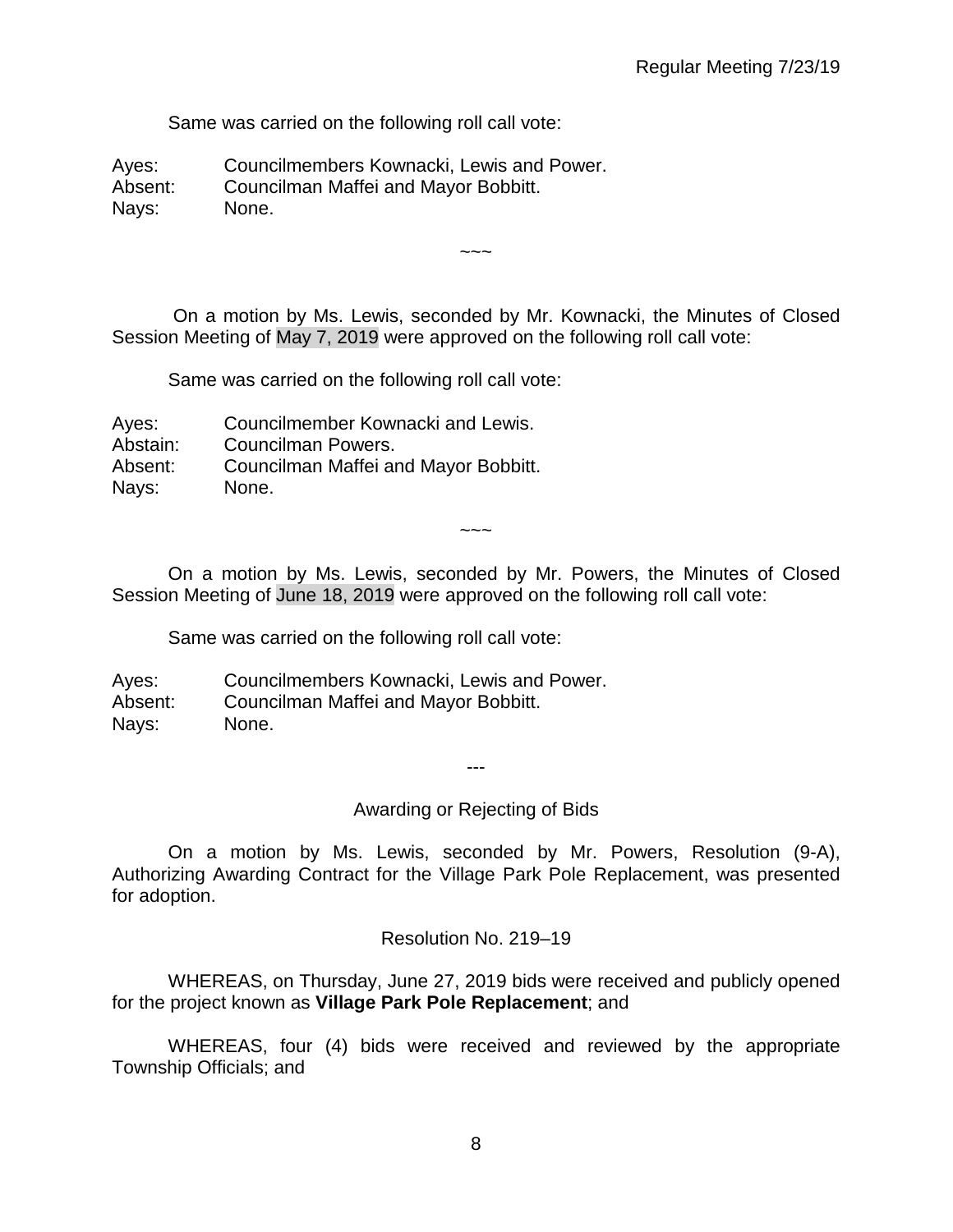WHEREAS, the lowest responsible bidder was HBC Company, Inc. who submitted a bid in the amount of \$79,740.00, and

WHEREAS, in accordance with N.J.A.C. 5:50-14, a Certificate of Availability of Funds has been provided and the accounts to be charged are:

| Acct.               | Ord. No. | Name                                     | Amount      |
|---------------------|----------|------------------------------------------|-------------|
| C-04-55-458-<br>230 | 2328-19  | <b>Village Park Lighting Replacement</b> | \$79,740.00 |
| and                 |          |                                          |             |

NOW, THEREFORE, BE IT RESOLVED by the Township Council of the Township of Lawrence, County of Mercer, State of New Jersey, that pursuant to the recommendations of the Municipal Engineer, the Mayor and Municipal Clerk are hereby authorized to execute a contract with HBC Company, Inc., 131 Washington Street, Lodi NJ 07644 in the amount of \$79,740.00; and

BE IT FURTHER RESOLVED that the Municipal Manager is hereby authorized to draft the necessary agreement, subject to the approval of the Municipal Attorney as to form and content thereof.

Same was carried on the following roll call vote:

Ayes: Councilmembers Kownacki, Lewis and Powers. Absent: Councilman Maffei and Mayor Bobbitt.

On a motion by Ms. Lewis, seconded by Mr. Powers, Resolution (9-B), Authorizing Awarding Contract for the 2019 Concrete Improvement Program, was presented for adoption.

 $\sim\sim\sim$ 

Resolution No. 220–19

WHEREAS, on Thursday, June 27, 2019 bids were received and publicly opened for the project known as **2019 Concrete Improvement Program**; and

WHEREAS, six (6) bids were received and reviewed by the appropriate Township Officials; and

WHEREAS, the lowest responsible bidder was S. Batata Construction who submitted a bid in the amount of \$422,015.00, and

WHEREAS, in accordance with N.J.A.C. 5:50-14, a Certificate of Availability of Funds has been provided and the accounts to be charged are: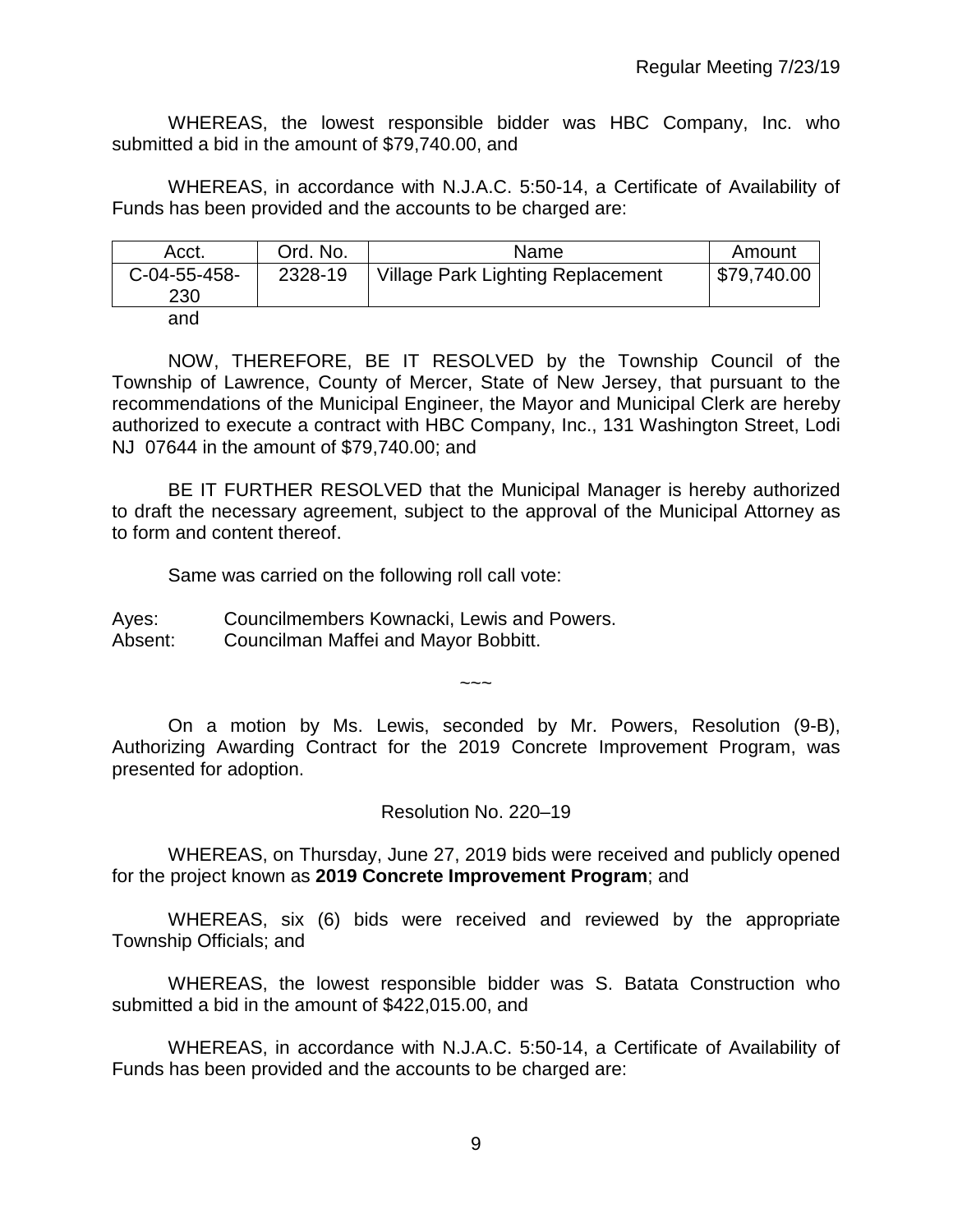| Acct.           | Ord. No. | Name                                | Amount       |
|-----------------|----------|-------------------------------------|--------------|
| C-04-55-454-241 | 2328-19  | Various Road Improvement (Green     | \$30,000.00  |
|                 |          | Lane)                               |              |
| C-04-55-454-242 | 2328-19  | <b>Lawrenceville Fire House</b>     | \$20,000.00  |
| C-04-55-454-247 | 2328-19  | Various Road Improvements (Dayna    | \$20,000.00  |
|                 |          | Lane)                               |              |
| C-04-55-454-291 | 2328-19  | Various Road Improvement (Graf,     | \$97,015.00  |
|                 |          | Harmony, Hopewell, Slack, Carr)     |              |
| C-04-55-454-292 | 2328-19  | Various Road Improvement            | \$150,000.00 |
|                 |          | (Mayflower, Bunker Hill & President |              |
|                 |          | Avenue)                             |              |
| C-04-55-454-293 | 2328-19  | <b>Various Road Improvement</b>     | \$50,266.40  |
|                 |          | (Whitemarsh, Lawnside Drive,        |              |
|                 |          | Hillsdale Avenue)                   |              |
| C-04-55-456-242 | 2328-19  | Concrete Program                    | \$54,733.60  |

and

NOW, THEREFORE, BE IT RESOLVED by the Township Council of the Township of Lawrence, County of Mercer, State of New Jersey, that pursuant to the recommendations of the Municipal Engineer, the Mayor and Municipal Clerk are hereby authorized to execute a contract with S. Batata Construction, 238 Ernston Road, Suite 1R, Parlin NJ 08859 in the amount of \$422,015.00; and

BE IT FURTHER RESOLVED that the Municipal Manager is hereby authorized to draft the necessary agreement, subject to the approval of the Municipal Attorney as to form and content thereof.

Same was carried on the following roll call vote:

Ayes: Councilmembers Kownacki, Lewis and Powers. Absent: Councilman Maffei and Mayor Bobbitt.

---

## Introduction of Ordinances

Councilman Kownacki read by title, an ordinance entitled, "AN ORDINANCE AMENDING CHAPTER 435 OF THE LAWRENCE TOWNSHIP ADMINISTRATIVE CODE ENTITLED 'VEHICLES AND TRAFFIC' – Federal City Road Speed Limit

Mr. Nerwinski advised that the Ordinance is being amended due to safety concerns on Federal City Road and that the Municipal Engineer and the Lawrence Township Police Department had a full study of existing speed limits, speed data, crash statistics, roadway characteristics and adjacent residential property uses and based on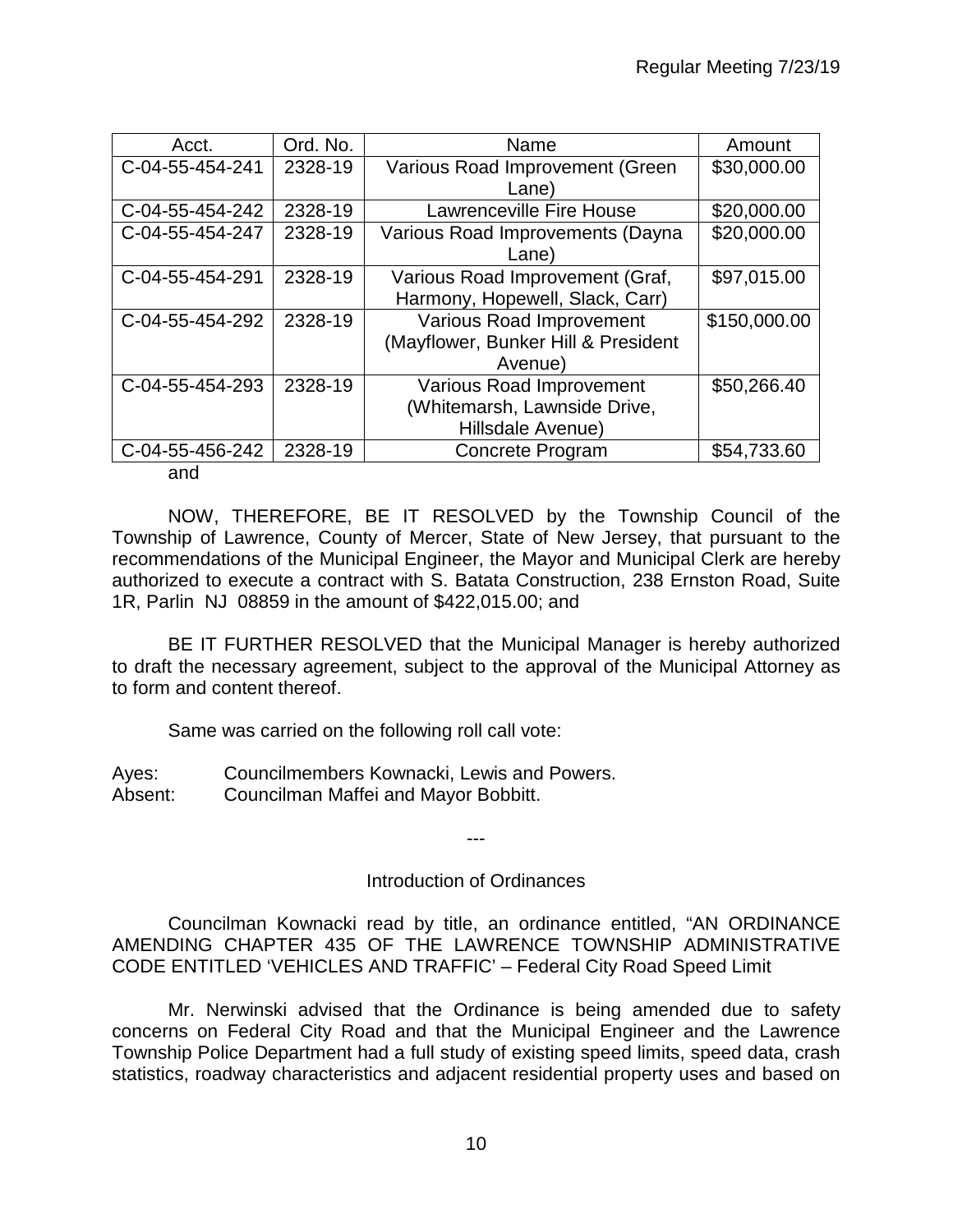the examination conducted they are recommending that the speed limit on Federal City Road be reduced from 45 mph to 35 mph for its entire length.

The Ordinance was introduced and approved on the following roll call vote:

| <b>COUNCIL</b>       | <b>AYE</b> | <b>NAY</b> | <b>PRESENT</b> | <b>ABSENT</b> | ABSTAIN | <b>MOVE</b> | <b>SECOND</b> |
|----------------------|------------|------------|----------------|---------------|---------|-------------|---------------|
| Mr. Kownacki         |            |            |                |               |         |             |               |
| <b>Ms. Lewis</b>     |            |            |                |               |         |             |               |
| Dr. Maffei           |            |            |                |               |         |             |               |
| <b>Mr. Powers</b>    |            |            |                |               |         |             |               |
| <b>Mayor Bobbitt</b> |            |            |                | $\mathbf{r}$  |         |             |               |

Councilman Kownacki read by title, an ordinance entitled, "AN ORDINANCE AMENDING CHAPTER 435 OF THE LAWRENCE TOWNSHIP ADMINISTRATIVE CODE ENTITLED 'VEHICLES AND TRAFFIC' – Eggert Crossing Road

~~~

Mr. Nerwinski stated again this Ordinance is being amended due to safety concerns and the Municipal Engineer and the Lawrence Township Police Department recommendation after a full examination was conducted that the speed limit on Eggert Crossing Road be reduced from 40 mph where designated to 35 mph for its entire length except for the reduce speed to 25 mph in the school zone.

The Ordinance was introduced and approved on the following roll call vote:

| COUNCIL              | AYE | <b>NAY</b> | <b>PRESENT</b> | <b>ABSENT</b> | <b>ABSTAIN</b> | <b>MOVE</b> | <b>SECOND</b> |
|----------------------|-----|------------|----------------|---------------|----------------|-------------|---------------|
| Mr. Kownacki         |     |            |                |               |                |             |               |
| Ms. Lewis            |     |            |                |               |                | n           |               |
| <b>Dr. Maffei</b>    |     |            |                |               |                |             |               |
| <b>Mr. Powers</b>    |     |            |                |               |                |             |               |
| <b>Mayor Bobbitt</b> |     |            |                |               |                |             |               |

Councilman Kownacki read by title, an ordinance entitled, "AN ORDINANCE OF THE TOWNSHIP OF LAWRENCE, IN THE COUNTY OF MERCER, NEW JERSEY, PROVIDING FOR THE SPECIAL ASSESSMENT OF A PORTION OF THE COST RELATING TO LEAD SERVICE LINE REPLACEMENTS AND APPROVING THE EXECUTION OF A SHARED SERVICES AGREEMENT IN CONNECTION THEREWITH"

 $\sim\sim\sim$ 

Mr. Roskos advised that the Ordinance provides for a Special Assessment for Service Line Replacements illuminating from a settlement between the City of Trenton and NJDEP over numerous conditions in the water system. There has been an Agreement reached with the City for a significant loan with the Infrastructure Bank and they have hired contractors who will offer to replace lead service laterals in numerous areas – the City of Trenton, Hamilton Township, Ewing Township and Lawrence Township. There will be a Notice published by the Township in the newspaper and a mailing will be issued by the City of Trenton allowing people to understand they can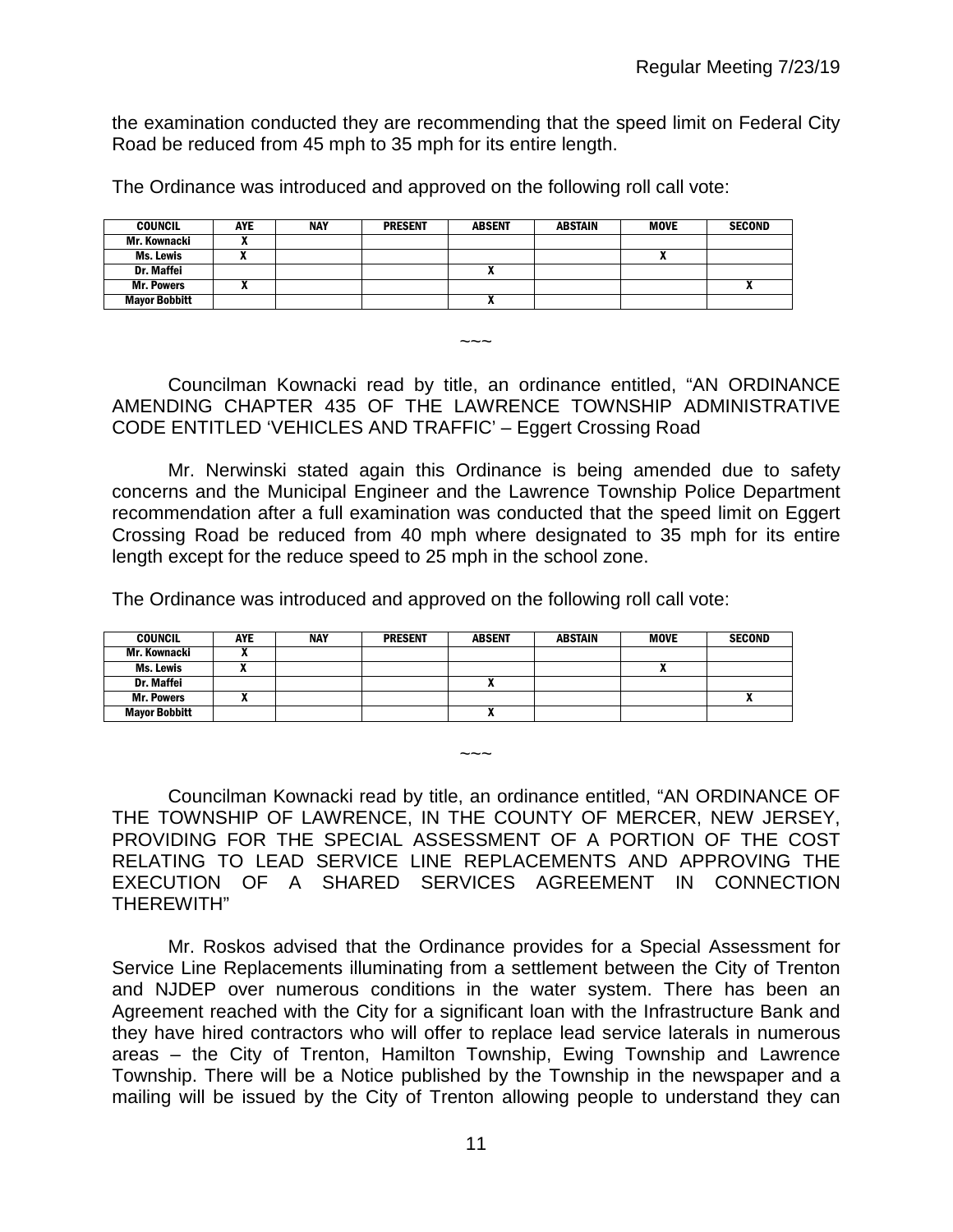participate in the program. And indicated that the lateral from the street to the homeowner's house is not part of the water utility infrastructure; but, lead service lines are a public health hazard; therefore, the City is offering to do the work. The Agreement they executed establishes that no homeowner will pay more than \$1000 towards the work that is being done and there will be analysis/assessment done where the work might cost less than \$1000. If the homeowner choses to get the lead lateral replaced it will be paid back through a special assessment over (5) five years and the City of Trenton will administer the program where they will do the billing and the collection and that it is good program for public health that the citizens of Lawrence can take advantage of. Some discussion followed relative to the property list of who still have lead laterals, recommendation of galvanizes steel replacement and the replacement being the choice of the homeowners.

The Ordinance was introduced and approved on the following roll call vote:

| <b>COUNCIL</b>       | AYE | <b>NAY</b> | <b>PRESENT</b> | <b>ABSENT</b> | <b>ABSTAIN</b> | <b>MOVE</b> | <b>SECOND</b> |
|----------------------|-----|------------|----------------|---------------|----------------|-------------|---------------|
| Mr. Kownacki         |     |            |                |               |                |             |               |
| Ms. Lewis            |     |            |                |               |                |             |               |
| <b>Dr. Maffei</b>    |     |            |                | ^             |                |             |               |
| <b>Mr. Powers</b>    |     |            |                |               |                |             |               |
| <b>Mayor Bobbitt</b> |     |            |                |               |                |             |               |

Councilman Kownacki read by title, an ordinance entitled, – "AN ORDINANCE OF THE TOWNSHIP OF LAWRENCE AUTHORIZING PURSUANT TO NJSA 40A:12- 14A USE AND OCCUPANCY AGREEMENT FOR A PORTION OF THE GARAGE IN THE STORAGE BUILDING AT CENTRAL PARK TO YOUTH SPORTS CLUBS"

 $\sim\sim\sim$ 

Mr. Nerwinski stated that the Ordinance authorizes a Use and Occupancy Agreement for a portion of the garage in the storage building at Central Park to local youth sports clubs and extends it to an additional group.

The Ordinance was introduced and approved on the following roll call vote:

| <b>COUNCIL</b>       | AYE | NAY | <b>PRESENT</b> | <b>ABSENT</b> | <b>ABSTAIN</b> | <b>MOVE</b> | <b>SECOND</b> |
|----------------------|-----|-----|----------------|---------------|----------------|-------------|---------------|
| Mr. Kownacki         |     |     |                |               |                |             |               |
| Ms. Lewis            |     |     |                |               |                |             |               |
| Dr. Maffei           |     |     |                |               |                |             |               |
| <b>Mr. Powers</b>    |     |     |                |               |                |             |               |
| <b>Mayor Bobbitt</b> |     |     |                | $\mathbf{r}$  |                |             |               |

---

Adoption of Ordinances

Councilman Kownacki read by title, an ordinance entitled, "AN ORDINANCE AMENDING ORDINANCE 2319-19 SALARY ORDINANCE OF THE TOWNSHIP OF LAWRENCE –UNCLASSIFED AND/OR EXEMPT, SEASONAL, EMERGENCY (NON-UNION) EMPLOYEES FOR 2018-2019"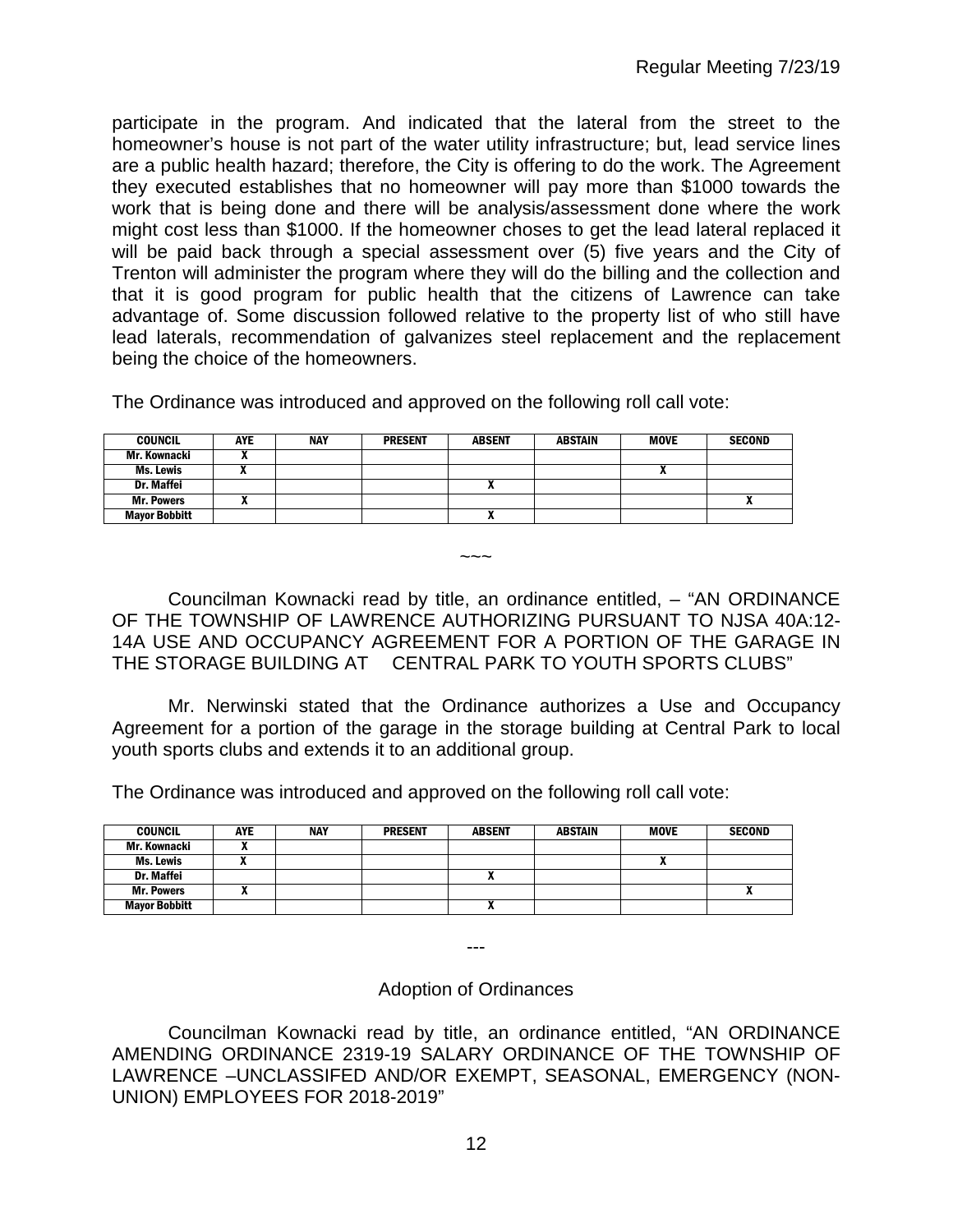## Ordinance No. 2331-19

### AN ORDINANCE AMENDING ORDINANCE NO. 2319-19 SALARY ORDINANCE OF THE TOWNSHIP OF LAWRENCE –UNCLASSSIFED AND/OR EXEMPT, SEASONAL,EMERGENCY (NON-UNION) EMPLOYEES FOR 2018-2019

BE IT ORDAINED by the Township Council of the Township of Lawrence, County of Mercer, State of New Jersey, as follows:

### Section I. Short Title

This ordinance shall be known and may be recited as "The Salary Ordinance of the Township of Lawrence – Unclassified and/or Exempt, Seasonal, Emergency (non-union) Employees for 2018-2019."

#### Section II. Salaried Employees

The attached list of salaried positions and job titles, Schedule A and Schedule B, are hereby authorized and assigned the appropriate salary ranges for 2018-2019 and are determined by date of hire as an employee of Lawrence Township.

This ordinance will continue the Township's consistent policy of providing comparable fringe benefits to exempt employees during their active service as that provided to Supervisors, CWA Local 1032, through their collective bargaining agreement. The Township will still maintain the flexibility of granting retiree benefits to exempt employees hired after January 1, 2011. Accordingly, employees covered by this ordinance that are eligible for health and/or prescription benefits shall contribute to the cost of the said health benefit premium for medical and prescription coverage as required by law, specifically Chapter 78, P.L. 2011. All employees hired on or after January 1, 2014 shall contribute based upon the year four rates specified by said law and to be made an Appendix to a successor Agreement.

#### Section III. Part-Time or Seasonal Employees

The following part-time or seasonal positions and job titles are hereby authorized and assigned the following pay maximums commencing January 1, 2018 and January 1, 2019:

| Position of Job Title        | <b>Basis</b> | 2018                | 2019                 |
|------------------------------|--------------|---------------------|----------------------|
| Armed Court Attendant        | Hourly       | \$25.04             | \$25.54              |
| Emergency Medical Technician | Hourly       | \$22.16             | \$22.60              |
| Firefighter                  | Hourly       | \$18.16             | \$18.52              |
| Laborer (Seasonal)           | Hourly       | \$11.39             | \$12.50              |
| Life Guard                   | Hourly       | Federal Minimum     | Federal Minimum Wage |
|                              |              | Wage up to $$15.56$ | up to                |
|                              |              |                     | \$15.87              |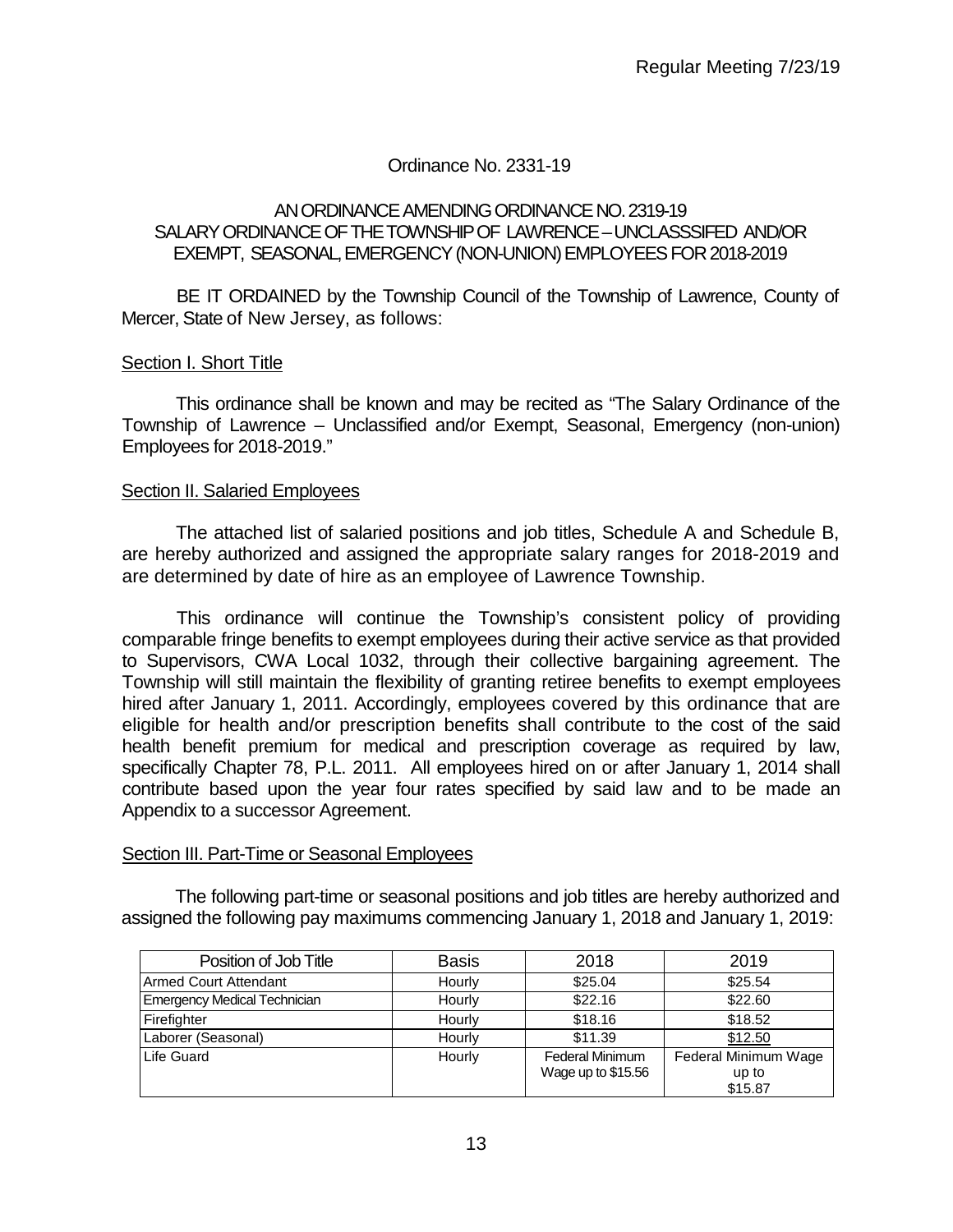| <b>Recreation Aid</b>                | Hourly        | Federal Minimum<br>Wage up to \$36.45 | Federal Minimum Wage<br>up to \$37.18 |
|--------------------------------------|---------------|---------------------------------------|---------------------------------------|
| <b>Recycling Coordinator</b>         | Per Annum     | \$8,243                               | \$8,408                               |
| Municipal Alliance Grant Coordinator | Per Annum     | \$2,500                               | \$2,500                               |
| <b>Fire Crew Coordinator</b>         | Per Annum     | \$4,243                               | \$4,328                               |
| <b>School Traffic Guard</b>          | Hourly        | \$17.40                               | \$17.75                               |
| Secretary/Board & Committee          | Per Annum*    | \$1,800.00                            | \$1,800.00                            |
| <b>Tax Search Officer</b>            | Per Annum     | \$11,557                              | \$11,788                              |
| <b>Zoning Officer</b>                | Per Annum     | \$5,376                               | \$5,484                               |
| Affordable Housing Liaison           | Per Annum     |                                       | \$5,000                               |
| Deputy Registrar Vital Statistics    | Per Annum     | \$2,500                               | \$2,500                               |
| <b>Municipal Court Attendee</b>      | <b>Hourly</b> | \$22.46                               | \$22.91                               |
| <b>SLEO Class III</b>                | Hourly        | \$26.00                               | \$26.52                               |
| Park Attendant                       | Hourly        | \$15.56                               | \$15.87                               |
| All Others                           | Hourly        | <b>Federal Minimum</b>                | <b>Federal Minimum</b>                |
|                                      |               | Wage up to Step1 In                   | Wage up to Step1 In                   |
|                                      |               | Applicable Job Title                  | Applicable Job Title                  |

\* Denotes title paid monthly. All other titles bi-weekly.

### Section IV. Eligibility

The ranges in Section II of this ordinance shall pertain to individuals employed by the Township of Lawrence on or after the effective date of this ordinance.

#### Section V. Longevity

A. Each employee hired before January 1, 2013 and covered by this agreement shall in addition to his/her regular wages and benefits, be paid longevity based upon years of service as of December 31, 2013 with the Township in accordance with the following amounts. Said amounts to be paid to an employee shall not be adjusted beyond the longevity amount being received by an eligible employee as of December 31, 2013. Longevity shall be pensionable and included as part of the employee's regular pay. Any employee hired on or after January 1, 2014 shall not be eligible to receive longevity pay at any time in the future. Length of **Service** 

| Beginning in year 8 through year 11                 | \$800   |
|-----------------------------------------------------|---------|
| Beginning the $12th$ year through year 15           | \$1,100 |
| Beginning the 16 <sup>th</sup> year through year 19 | \$1,400 |
| Beginning the 20 <sup>th</sup> year through year 23 | \$1,700 |
| Beginning the 24 <sup>th</sup> year through year 27 | \$2,000 |
| Beginning the 28 <sup>th</sup> year and beyond      | \$2,300 |

## Section VI. Other Personnel and Working Conditions

All other functions, responsibilities and rights not specifically enumerated in prior sections of this ordinance shall be judged to be within the province of management, subject only to the laws, rules and regulations of the New Jersey Department of Personnel, the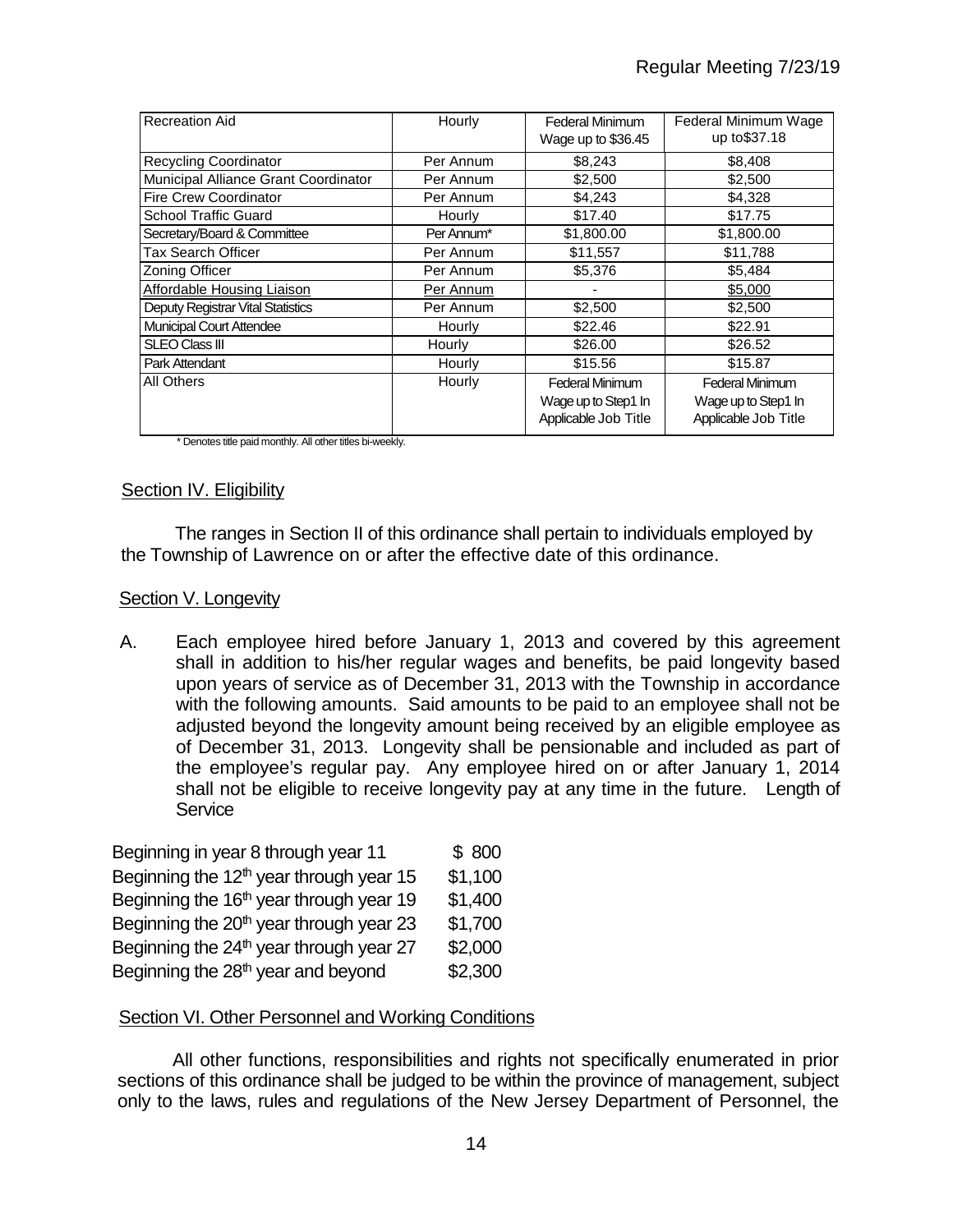provisions contained in applicable agreements (if any) or policy manuals, and by the issuance of Administrative Directives by the Municipal Manager.

### Section VII. Repealer

All other ordinances or parts of ordinances adopted prior to the date of this ordinance that are inconsistent with the provisions of this ordinance, are hereby repealed insofar as they relate to or concern the job classifications, salaries and benefits listed in this ordinance.

#### Section VIII. Severability

If any section, paragraph, sentence, clause, or phrase of this ordinance shall be declared invalid for any reason, the remaining portions of said ordinance shall not be affected thereby and shall remain in full force and effect.

## Section IX. Effective Date

- A. This ordinance shall take effect immediately after final adoption.
- B. All salary or compensation provided for and by this ordinance shall be effective the first day of January.

Additions are underlined

Ordinance No. 2331-19 was introduced and approved on the following roll call vote:

| <b>COUNCIL</b>       | AYE | <b>NAY</b> | <b>PRESENT</b> | <b>ABSENT</b> | <b>ABSTAIN</b> | <b>MOVE</b> | <b>SECOND</b> |
|----------------------|-----|------------|----------------|---------------|----------------|-------------|---------------|
| Mr. Kownacki         |     |            |                |               |                |             |               |
| Ms. Lewis            | ,,  |            |                |               |                |             |               |
| <b>Dr. Maffei</b>    |     |            |                |               |                |             |               |
| <b>Mr. Powers</b>    |     |            |                |               |                | n           |               |
| <b>Mayor Bobbitt</b> |     |            |                |               |                |             |               |

Councilman Kownacki read by title, an ordinance entitled, "AN ORDINANCE ADOPTING CODIFICATION AND REVISION OF THE ORDINANCES OF THE TOWNSHIP OF LAWRENCE, COUTNY OF MERCER, STATE OF NEW JERSEY PROVIDING FOR THE MAINTENANCE OF SAID CODE; REPEALING AND SAVING<br>FROM REPEAL CERTAIN ORDINANCES NOT INCLUDED THEREIN; FROM REPEAL CERTAIN ORDINANCES NOT INCLUDED THEREIN; ESTABLISHING A PENALTY FOR ALTERING OR TAMPERING WITH THE CODE; AND MAKING CERTAIN CHANGES IN PREVIOUSLY ADOPTED ORDINANCES"

 $\sim\sim\sim$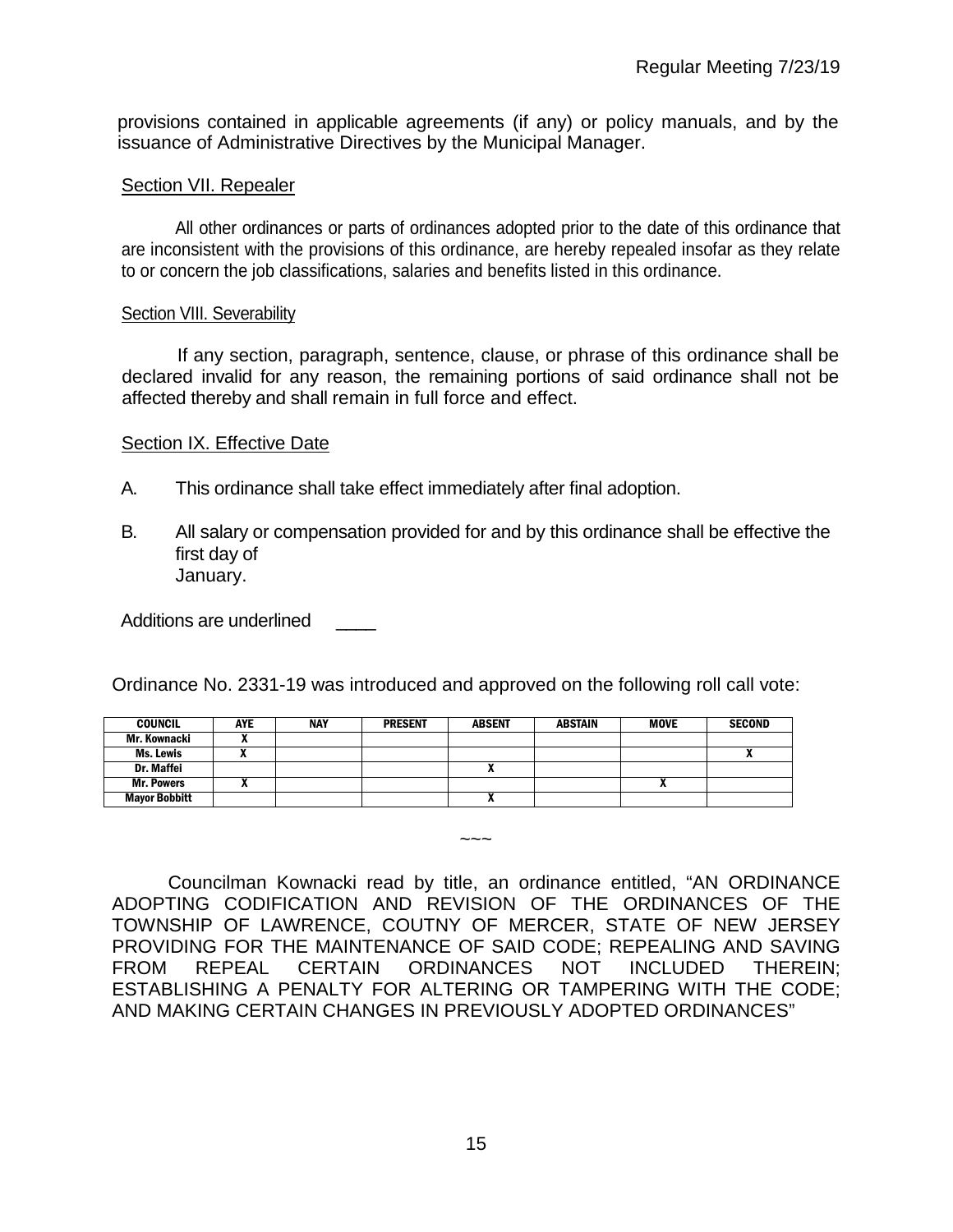# Ordinance No. 2332-19

### AN ORDINANCE ADOPTING A CODIFICATION AND REVISION OF THE ORDINANCES OF THE TOWNSHIP OF LAWRENCE, COUNTY OF MERCER, STATE OF NEW JERSEY; PROVIDING FOR THE MAINTENANCE OF SAID CODE; REPEALING AND SAVING FROM REPEAL CERTAIN ORDINANCES NOT INCLUDED THEREIN; ESTABLISHING A PENALTY FOR ALTERING OR TAMPERING WITH THE CODE; AND MAKING CERTAIN CHANGES IN PREVIOUSLY ADOPTED ORDINANCES

BE IT ORDAINED and enacted by the Township Council of the Township of Lawrence, County of Mercer, State of New Jersey, as follows:

§ 1-1. Adoption of Code.

Pursuant to N.J.S.A. 40:49-4, the ordinances of the Township of Lawrence of a general and permanent nature adopted by the Township Council of the Township of Lawrence, as revised, codified and consolidated into chapters and sections by General Code, and consisting of Chapters 1 through 442 are hereby approved, adopted, ordained and enacted as the "Code of the Township of Lawrence," hereinafter known and referred to as the "Code."

§ 1-2. Code supersedes prior ordinances.

This ordinance and the Code shall supersede all other general and permanent ordinances enacted prior to the enactment of this Code, except such ordinances as are hereinafter expressly saved from repeal or continued in force.

§ 1-3. When effective.

This ordinance shall take effect immediately upon passage and publication according to law.

§ 1-4. Copy of Code on file.

A copy of the Code in loose-leaf form has been filed in the office of the Township Clerk and shall remain there for use and examination by the public until final action is taken on this ordinance; and, if this ordinance shall be adopted, such copy shall be certified to by the Clerk of the Township of Lawrence by impressing thereon the Seal of the Township, as provided by law, and such certified copy shall remain on file in the office of the Clerk of the Township, to be made available to persons desiring to examine the same during all times while said Code is in effect.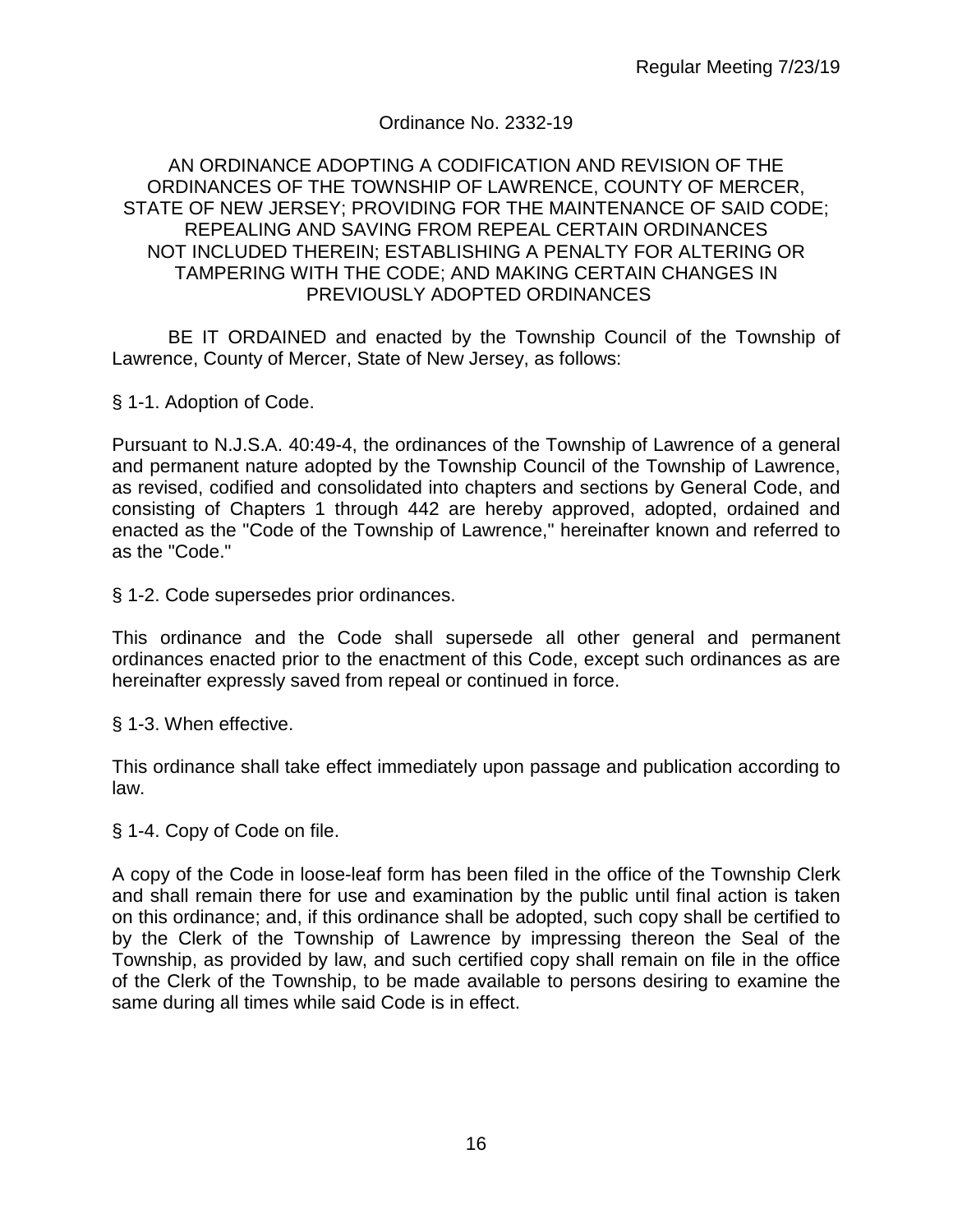§ 1-5. Amendments to Code.

Any and all additions, amendments or supplements to the Code, when passed and adopted in such form as to indicate the intent of the governing body to make them a part thereof, shall be deemed to be incorporated into such Code so that reference to the "Code of the Township of Lawrence "shall be understood and intended to include such additions and amendments. Whenever such additions, amendments or supplements to the Code shall be adopted, they shall thereafter be printed and, as provided hereunder, inserted in the loose-leaf book containing said Code as amendments and supplements thereto.

§ 1-6. Publication; filing.

The Clerk of the Township of Lawrence, pursuant to law, shall cause this Adopting Ordinance to be published, in the manner required, in a newspaper of general circulation in the Township. Sufficient copies of the Code shall be maintained in the office of the Clerk for inspection by the public at all times during regular office hours. The enactment and publication of this Adopting Ordinance, coupled with availability of copies of the Code for inspection by the public, shall be deemed, held and considered to be due and legal publication of all provisions of the Code for all purposes.

§ 1-7. Code book to be kept up-to-date.

It shall be the duty of the Clerk or someone authorized and directed by the Clerk to keep up-to- date the certified copy of the book containing the Code required to be filed in his or her office for the use of the public. All changes in said Code and all ordinances adopted subsequent to the effective date of this codification which shall be adopted specifically as part of the Code shall, when finally adopted, be included therein by reference until such changes or new ordinances are printed as supplements to said Code book, at which time such supplements shall be inserted therein.

§ 1-8. Sale of Code book.

Copies of the Code, or any chapter or portion of it, may be purchased from the Clerk, or an authorized agent of the Clerk, upon the payment of a fee authorized by the Township. The Clerk shall also arrange for procedures for the periodic supplementation of the Code.

§ 1-9. Altering or tampering with Code; penalties for violation.

It shall be unlawful for anyone to improperly change or amend, by additions or deletions, any part or portion of the Code or to alter or tamper with such Code in any manner whatsoever which will cause the law of the Township of Lawrence to be misrepresented thereby. Anyone violating this section or any part of this ordinance shall be subject, upon conviction, to one or more of the following: a fine of not more than \$2,000,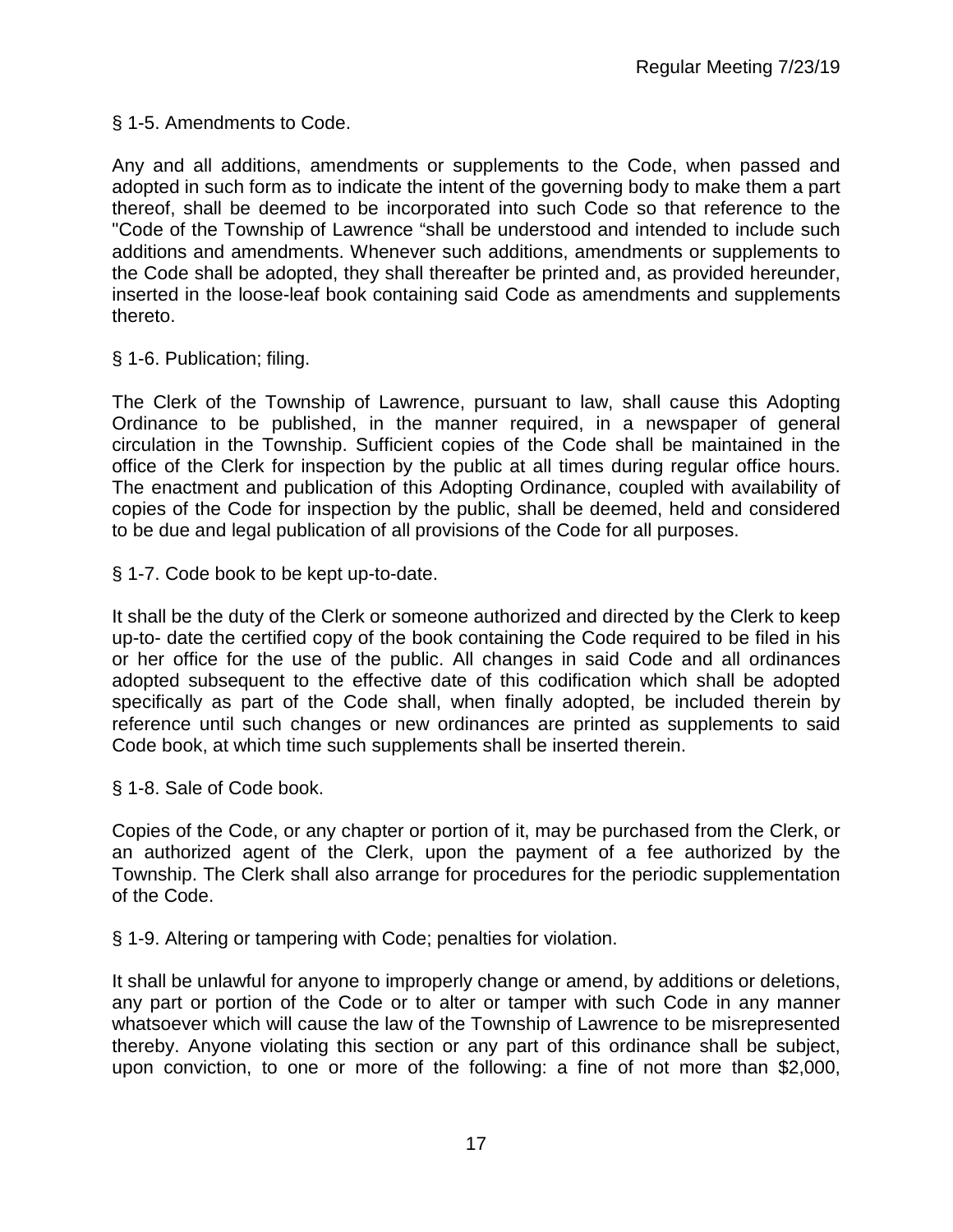imprisonment for not more than 90 days or a period of community service not exceeding 90 days, in the discretion of the Judge imposing the same.

§ 1-10. Severability of Code provisions.

Each section of the Code and every part of each section is an independent section or part of a section, and the holding of any section or a part thereof to be unconstitutional, void or ineffective for any cause shall not be deemed to affect the validity or constitutionality of any other sections or parts thereof.

§ 1-11. Severability of ordinance provisions.

Each section of this ordinance is an independent section, and the holding of any section or part thereof to be unconstitutional, void or ineffective for any cause shall not be deemed to affect the validity or constitutionality of any other sections or parts thereof.

§ 1-12. Inconsistent ordinances repealed.

A. Except as provided in § 1-13, Ordinances saved from repeal, below, all ordinances or parts of ordinances inconsistent with the provisions contained in the Code adopted by this ordinance are hereby repealed; provided, however, that such repeal shall only be to the extent of such inconsistency, and any valid legislation of the Township of Lawrence which is not in conflict with the provisions of the Code shall be deemed to remain in full force and effect.

B. Repeal of specific ordinances. The Township Council of the Township of Lawrence has determined that the following ordinances are no longer in effect and hereby specifically repeals the following legislation:

(1) Former Chapter 2, Administration, Article VI, Other Committees, §§ 2-93 and 2-94, of the 1971 Code.

- (2) Former Chapter 2, Administration, Article VIII, First Aid Squad, of the 1971 Code.
- (3) Former Chapter 4A, Anti-Discrimination, of the 1971 Code.
- (4 Former Chapter 5, Building, Article I, §§ 5-8 through 5-11, of the 1971 Code.
- (5 )Former Chapter 5, Building, Article IV, of the 1971 Code.
- (6) Former Chapter 8, Fire Prevention, Article I, §§ 8-1 and 8-2, of the 1971 Code.
- (7) Former Chapter 10A, Historic Landmarks, of the 1971 Code.
- (8) Former Chapter 15, Offenses Miscellaneous, Article I, § 15-2, of the1971 Code.
- (9) Former Chapter 15, Offenses Miscellaneous, Articles II, III and IV, of the 1971 Code.
- (10) Former Chapter 17A, Pedestrian Walkways, of the 1971 Code.
- (11) Former Chapter 20A, Soil Removal, Erosion and Sedimentation Damage, of the 1971 Code.

§ 1-13. Ordinances saved from repeal.

The adoption of this Code and the repeal of ordinances provided for in § 1-12 of this ordinance shall not affect the following ordinances, rights and obligations, which are hereby expressly saved from repeal: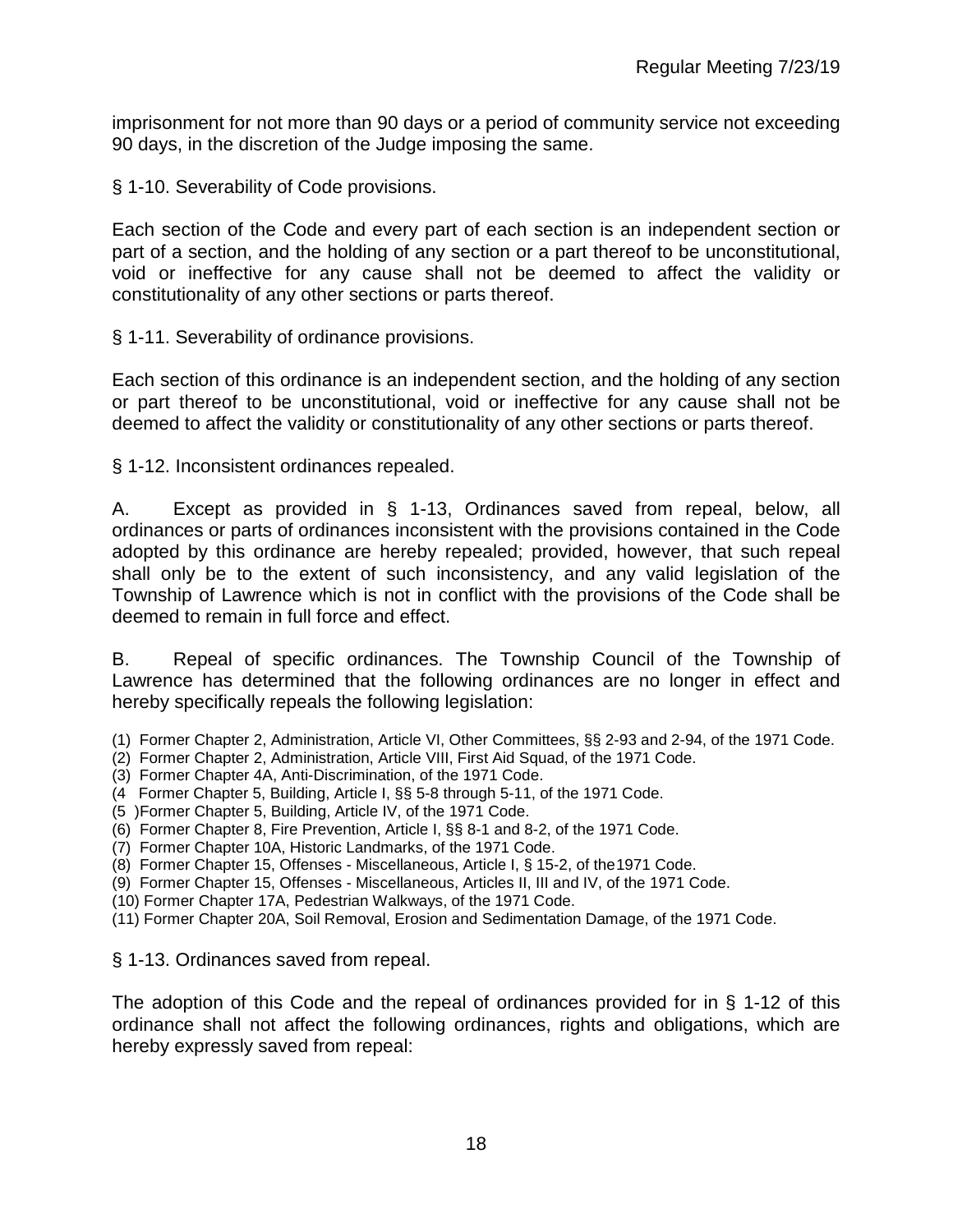- A. Any ordinance adopted subsequent to March 5, 2019.
- B Any right or liability established, accrued or incurred under any legislative provision prior to the effective date of this ordinance or any action or proceeding brought for the enforcement of such right or liability.
- C. Any offense or act committed or done before the effective date of this ordinance in violation of any legislative provision or any penalty, punishment or forfeiture which may result therefrom.
- D. Any prosecution, indictment, action, suit or other proceeding pending or any judgment rendered, prior to the effective date of this ordinance, brought pursuant to any legislative provision.
- E. Any franchise, license, right, easement or privilege heretofore granted or conferred.
- F. Any ordinance providing for the laying out, opening, altering, widening, relocating, straightening, establishing of grade, changing of name, improvement, acceptance or vacation of any right-of-way, easement, street, road, highway, park or other public place or any portion thereof.
- G. Any ordinance or resolution appropriating money or transferring funds, promising or guaranteeing the payment of money or authorizing the issuance and delivery of any bond or other instruments or evidence of the Township's indebtedness.
- H. Ordinances authorizing the purchase, sale, lease or transfer of property or any lawful contract, agreement or obligation.
- I. The levy or imposition of taxes, assessments or charges or the approval of the municipal budget.
- J. The dedication of property or approval of preliminary or final subdivision plats.
- K. All currently effective ordinances pertaining to the rate and manner of payment of salaries and compensation of officers and employees.
- L. Any ordinance adopting or amending the Zoning Map.
- M. Any ordinance relating to or establishing a pension plan or pension fund for municipal employees.
- N. All currently effective land use ordinances and amendments.
- § 1-14. Changes in previously adopted ordinances.
- A. In compiling and preparing the ordinances for adoption and revision as part of the Code pursuant to N.J.S.A. 40:49-4, certain grammatical changes and other minor changes were made in one or more of said ordinances. It is the intention of the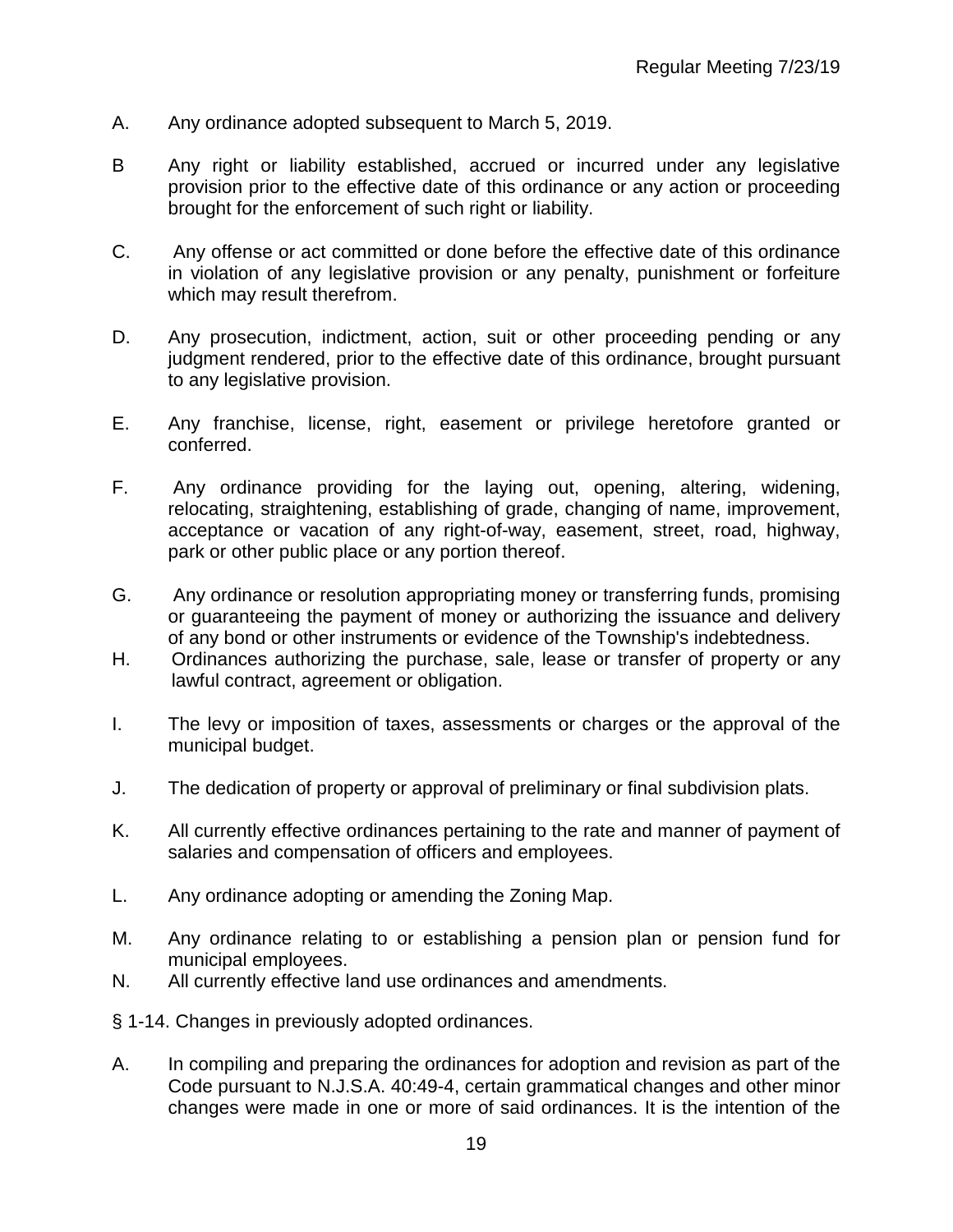Township Council that all such changes be adopted as part of the Code as if the ordinances so changed had been previously formally amended to read as such.

B. In addition, the changes, amendments or revisions as set forth in Schedule A attached hereto and made a part hereof are made herewith, to become effective upon the effective date of this ordinance. (Chapter and section number references are to the ordinances as they have been renumbered and appear in the Code.)

Ordinance No. 2332-19 was introduced and approved on the following roll call vote:

| <b>COUNCIL</b>       | <b>AYE</b> | <b>NAY</b> | <b>PRESENT</b> | <b>ABSENT</b>            | ABSTAIN | MOVE                       | <b>SECOND</b> |
|----------------------|------------|------------|----------------|--------------------------|---------|----------------------------|---------------|
| Mr. Kownacki         |            |            |                |                          |         |                            |               |
| Ms. Lewis            |            |            |                |                          |         |                            |               |
| Dr. Maffei           |            |            |                |                          |         |                            |               |
| <b>Mr. Powers</b>    | . .        |            |                |                          |         | $\boldsymbol{\mathcal{L}}$ |               |
| <b>Mayor Bobbitt</b> |            |            |                | $\overline{\phantom{a}}$ |         |                            |               |

 $\sim\sim\sim$ 

Councilman Kownacki read by title, an ordinance entitled, "AN ORDINANCE AMENDING THE ADMINISTRATIVE CODE OF THE TOWNSHIP OF LAWRENCE – MEETINGS OF COUNCIL"

Ordinance No. 2333-19

AN ORDINANCE AMENDING THE ADMINISTRATIVE CODE OF THE TOWNSHIP OF LAWRENCE – MEETINGS OF COUNCIL

BE IT ORDAINED by the Township Council of the Township of Lawrence County of Mercer, State of New Jersey, that the Administrative Code be amended as follows:

Section 10-8.Meetings of Council

A. Regular Meetings. The Council shall hold regular meetings on the first and third Tuesday of each month at [7:00] 6:30 p.m. and that during the months of June, July and August the Council meetings will commence at 6:00 p.m., except that Council may, by resolution, reschedule the meeting within the same month. All regular meetings of the Council shall be held in the Municipal Building of the Township.

Deletions [ ] Additions \_\_\_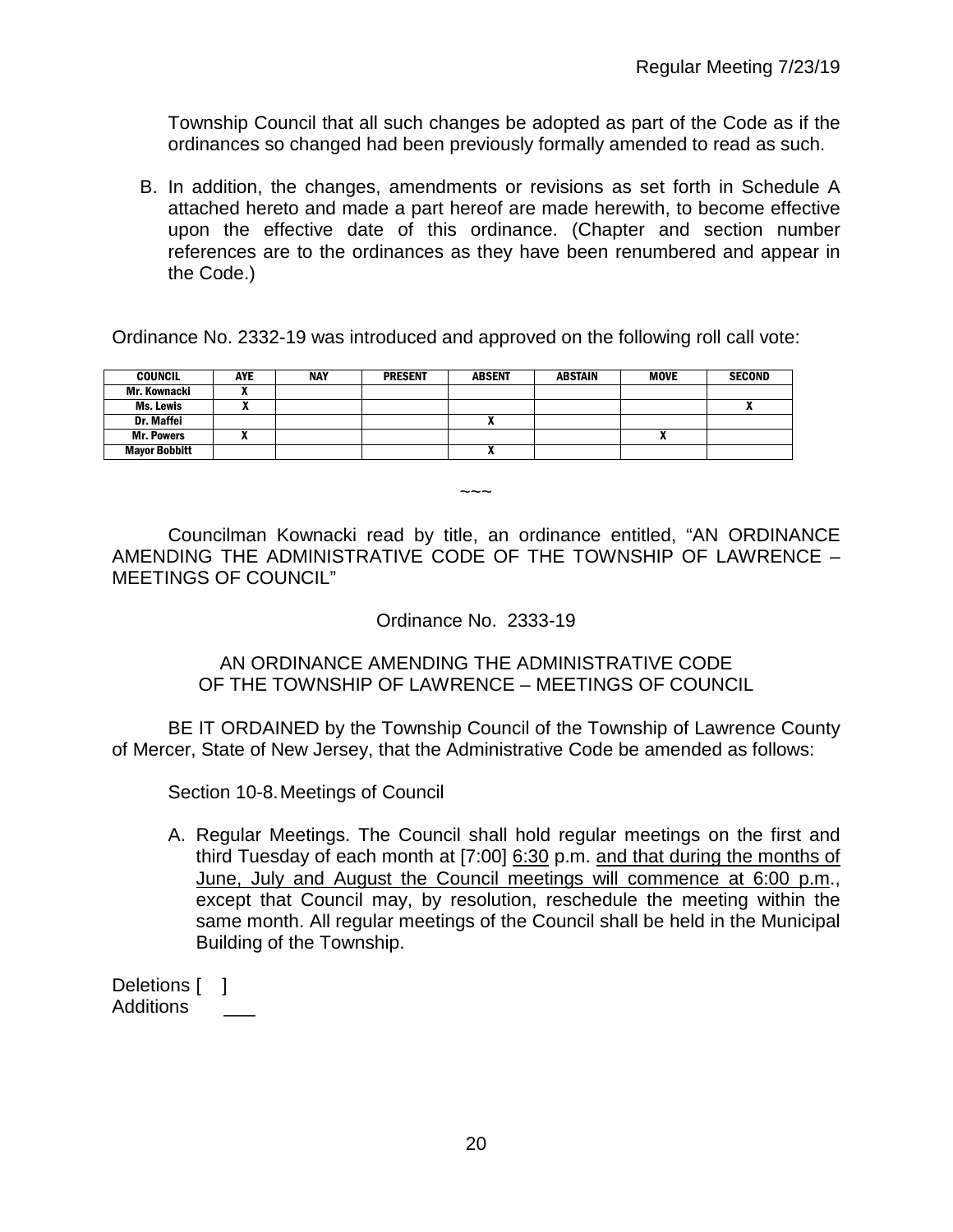Ordinance No. 2333-19 was introduced and approved on the following roll call vote:

| <b>COUNCIL</b>       | <b>AYE</b> | <b>NAY</b> | <b>PRESENT</b> | <b>ABSENT</b> | <b>ABSTAIN</b> | <b>MOVE</b> | <b>SECOND</b> |
|----------------------|------------|------------|----------------|---------------|----------------|-------------|---------------|
| Mr. Kownacki         |            |            |                |               |                |             |               |
| Ms. Lewis            |            |            |                |               |                |             | ^             |
| Dr. Maffei           |            |            |                |               |                |             |               |
| <b>Mr. Powers</b>    |            |            |                |               |                |             |               |
| <b>Mayor Bobbitt</b> |            |            |                | ^             |                |             |               |

 $\sim\sim\sim$ 

Councilman Kownacki read by title, an ordinance entitled, "AN ORDINANCE AUTHORIZING THE PRIVATE SALE OF CERTAIN LANDS OF THE TOWNSHIP OF LAWRENCE, COUNTY OF MERCER, NOT NEEDED FOR PUBLIC USE"

### Ordinance No. 2334-19

## ORDINANCE AUTHORIZING THE PRIVATE SALE OF CERTAIN LANDS OF THE TOWNSHIP OF LAWRENCE, COUNTY OF MERCER, NOT NEEDED FOR PUBLIC USE

WHEREAS, certain land as described hereafter more particularly as owned by the Township of Lawrence but not needed for public use, and said municipality desires to sell said land by private sale in accordance with N.J.S.A. 40A:12-12(b) and 40A:12- 13.2; and

WHEREAS, the Township Council of the Township of Lawrence hereby determines that the said sale is in each instance a parcel both less than the minimum size required for development under the Land Use Ordinance, and without any capital improvements thereon, and must therefore be offered for purchase to the owner or owners of real property contiguous thereto on the basis of first refusal pursuant to N.J.S.A. 12-13.2;

NOW, THEREFORE, BE IT ORDAINED by the Township Council of the Township of Lawrence, County of Mercer, that:

(1) The Township Clerk is authorized, subject to the terms and conditions hereafter set forth, to offer for private sale pursuant to N.J.S.A. 40A:12-13(b) all of the Township's right, title and interest in and to the certain land at the assessed value, hereby determined to be the fair market value thereof, to the owner or owners of real property contiguous thereto, as per the attached list.

(2) This Ordinance shall be published twice in a newspaper approved for legal publications, once not less than seven (7) days prior to the public hearing thereof in accordance with law applicable to the adoption of ordinances generally, and a second time within five (5) days after adoption hereof, at which time it shall also be posted on the bulletin board in Town Hall of the Township of Lawrence and remain so posted for at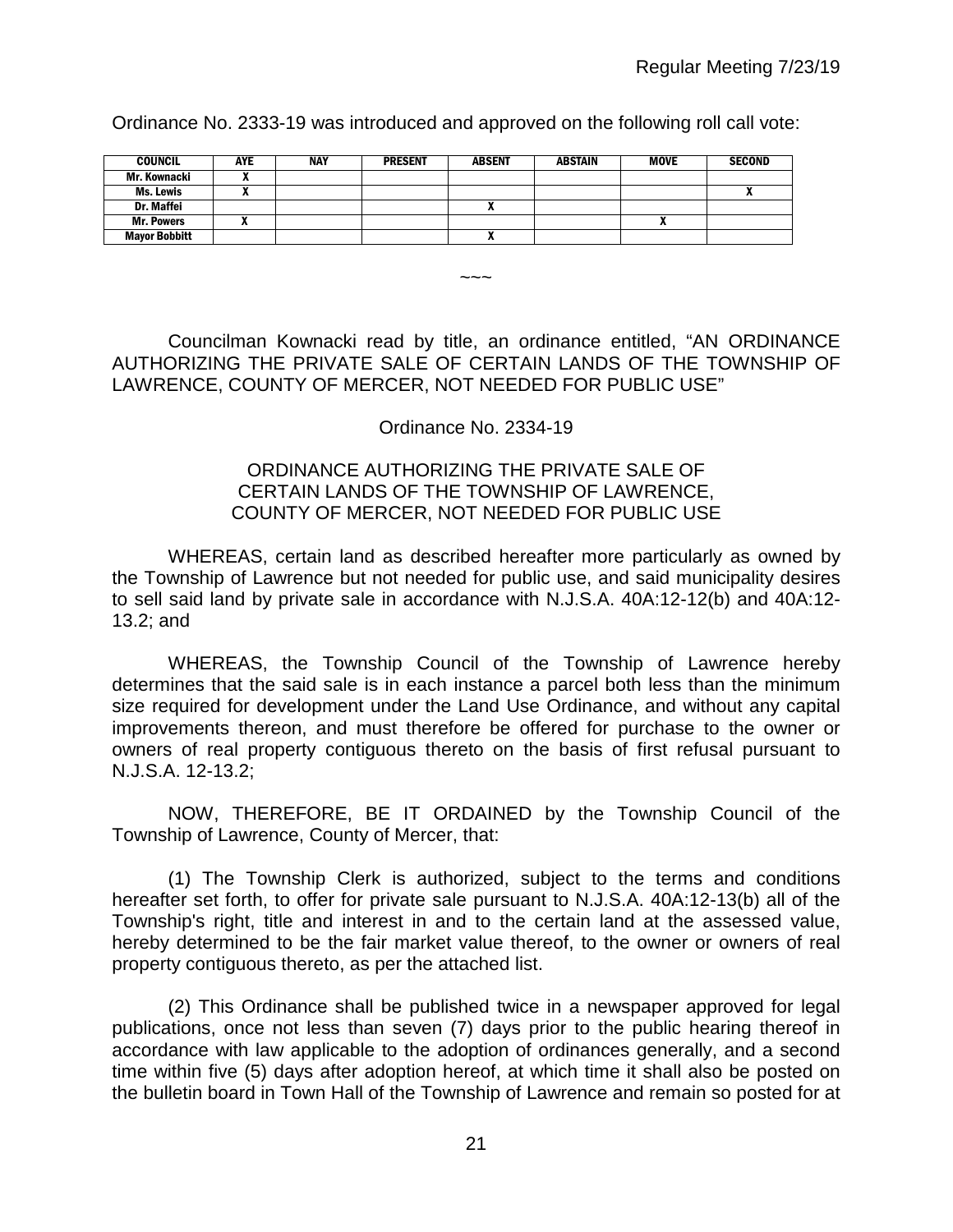least twenty (20) days thereafter. Sworn proof of such publication shall be field by the Township Clerk with the Director of the State Division of Local Government Services in the Department of Community Affairs.

(3) Offers by such contiguous owner(s) to purchase the said contiguous parcel may be made in writing addressed to the Township Manager, Township of Lawrence, P. O. Box 6006, Lawrenceville NJ 08648, for a period of twenty (20) days following the second advertisement hereof. The Township reserves the right to reject all bids in each instance where the highest bid is not accepted, and to re-advertise the parcel concerned for public sale following reconsideration within thirty (30) days of the date of adoption of this ordinance.

(4) In the event that more than one bid is received for the parcel from multiple contiguous owners thereof, only the highest such bid will be considered for acceptance or rejection.

(5) The conveyance of any such parcel to any successful bidder shall be for the total parcel without the subdivision of or sale of a portion thereof, shall be by standard municipal Bargain and Sale Deed without covenants of the Grantor, subject to any statement or facts which an accurate survey would show, subject to all covenants, conditions, easements, liens and restrictions of record, as well as applicable ordinances of the Township of Lawrence shall be without obligation of the Township of Lawrence to provide access, public private, or any improvements thereon or thereto, with all sales being "as is" without any representation whatever as to character, quality or condition or otherwise, bidder being deemed to have inspected the premises bid upon and waived any objections to the conditions thereon.

(6) The parcel to be conveyed shall be deemed to merge and become one parcel for all purposes, including taxation and land use control, with the adjacent parcel owned by the successful bidder. In the event the successful bidder is the owner of more than one adjacent lot, the successful bidder shall be entitled to designate which of the adjacent parcels shall be consolidation with the subject property. The deed of conveyance shall contain a restriction governing the subject property that neither it nor the property with which it is consolidated shall thereafter be subdivided or, without subdivision, utilized for the construction of an additional dwelling or other structure other than an accessory building (e.g., a storage shed), if otherwise permissible. The property offered hereunder shall not be utilized by the successful bidder to support an application for relief from prevailing land use restrictions (e.g., single-family residential vs. multi-family residential), other than bulk restrictions (e.g., set back requirements for structures otherwise permitted) which, by reason of the size of the previously owned property, would not reasonably qualify for consideration by the Planning Board or Zoning Board for a variance absent the additional property purchased hereunder.

(7) The acceptance of any bid by the Township shall be subject to receipt within ten (10) days of such acceptance of a certified deposit check of the bidder (or cashier's check) in the amount of ten percent (10%) of the accepted bid price, which shall be non-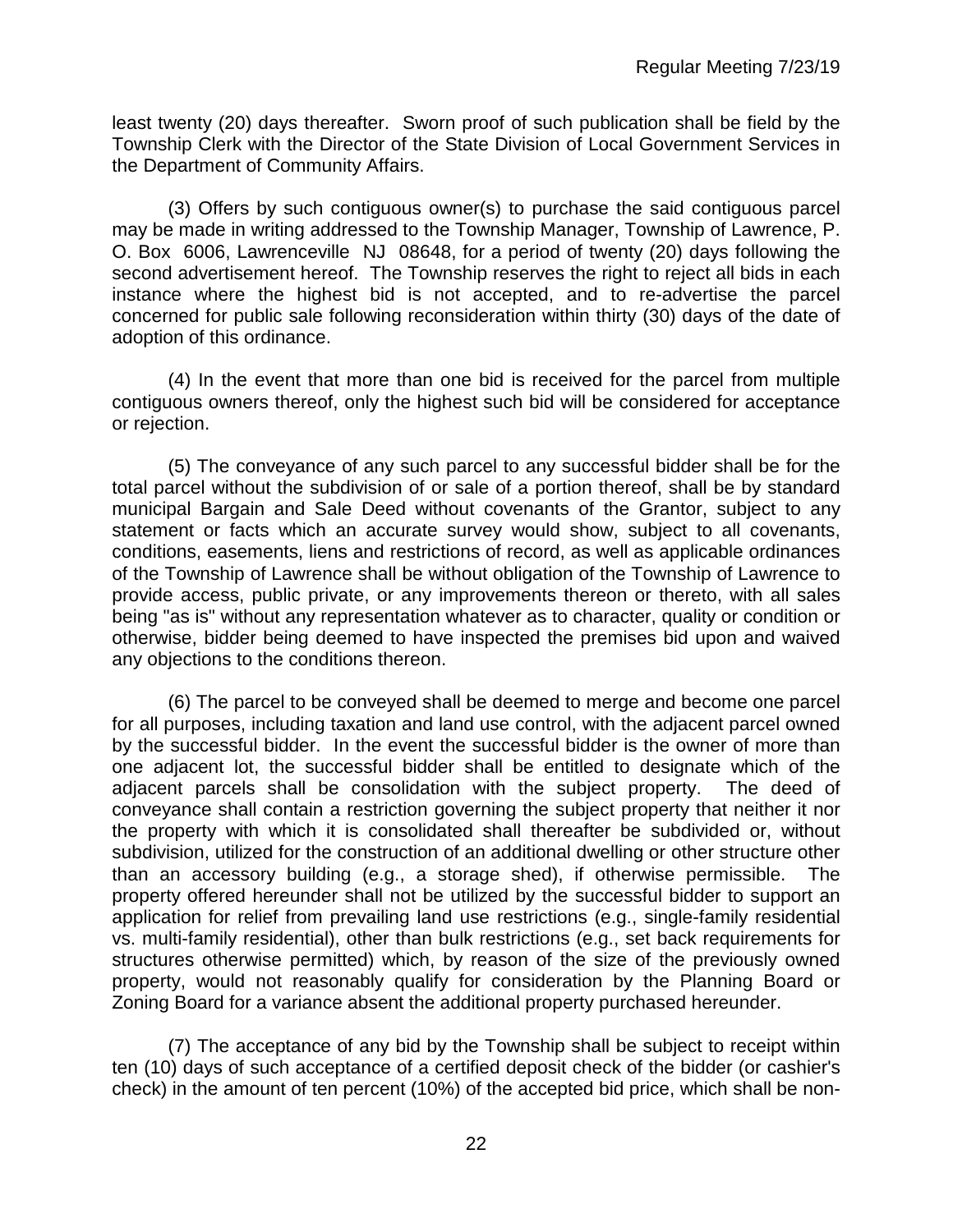refundable, the balance to be paid not later than ninety (90) days from the date of bid, again by certified or cashier's check, at which time title shall be conveyed to bidder by the Township and the Deed delivered therefore by the Township. Concurrently, with payment of the ten percent (10%) deposit, bidder shall execute an agreement to accept the terms and conditions of sale set forth herein on a form to be prescribed by the Township.

(8) In the event the bidder should for any reason not pay the balance due as above provided, the Township reserves the right to cancel the sale and retain the ten percent (10%) deposit as liquidated damages for non-performance. In the event title is not insurable by the bidder at prevailing rates by a reputable title insurance company, bidder's sole remedy shall be to give written notice of cancellation of the bid to the Township within ninety (90) days of the date of bid. The Township shall refund the deposit, and there shall be no further obligation by either party to the other respecting said bid or any obligations created by the giving or acceptance of said bid.

(9) In addition to the bid amount, made in accordance with the process outlined above, the Bidder must pay the Township \$500.00 for legal fees and other costs necessary for the property transfer, said cost to be paid prior to title conveyance.

(10) All ordinance or provisions thereof conflicting or inconsistent with the provisions of this ordinance be and the same are hereby repealed to the extent of such conflict or inconsistency.

(11) If any section or provision of this ordinance shall be adjudged invalid, such determination shall not affect the remaining provisions hereof, which shall remain in full force and effect.

(12) This ordinance shall take effect after adoption and final publication in accordance with law.

| <b>PARCEL</b> | <b>ADDRESS</b> | <b>BLOCK</b> | <b>LOT</b> | <b>ASSESSMENT</b> | LOT<br><b>SIZE</b> |
|---------------|----------------|--------------|------------|-------------------|--------------------|
|               | Johnson Avenue | 2301         | 1 Q        | \$1,575           | $2,100$ sf         |

# **TOWNSHIP OWNED PROPERTIES**

Ordinance No. 2334-19 was introduced and approved on the following roll call vote:

| <b>COUNCIL</b>       | AYE | <b>NAY</b> | <b>PRESENT</b> | <b>ABSENT</b>              | <b>ABSTAIN</b> | <b>MOVE</b> | <b>SECOND</b> |
|----------------------|-----|------------|----------------|----------------------------|----------------|-------------|---------------|
| Mr. Kownacki         |     |            |                |                            |                |             |               |
| Ms. Lewis            |     |            |                |                            |                |             |               |
| Dr. Maffei           |     |            |                |                            |                |             |               |
| <b>Mr. Powers</b>    |     |            |                |                            |                |             |               |
| <b>Mayor Bobbitt</b> |     |            |                | $\boldsymbol{\mathcal{L}}$ |                |             |               |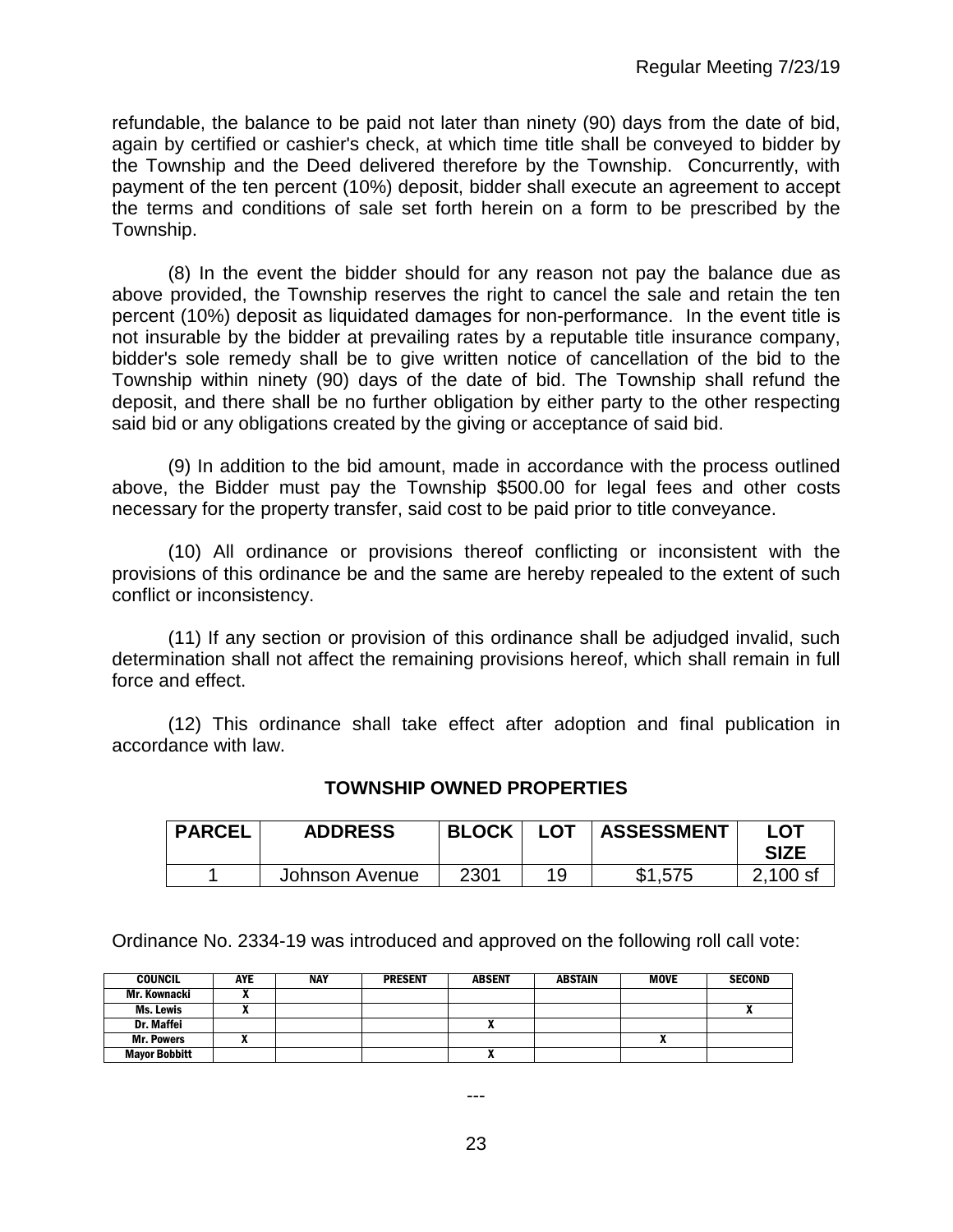## **Manager's Report –**

Mr. Nerwinski reported on the Bid that was awarded for (2) two fire apparatus and indicated they are working towards the specifics with regards to the initial meeting that already took place and there will be follow-up meeting with regard to the process of the layout of the two vehicles which should occur within a year and he wants to engage the Volunteer Fire Company Chiefs who are going to be utilizing the apparatus. They will be included in the process further along in the design part.

Mr. Nerwinski stated he is a little apprehensive about speaking to this matter being Councilman Maffei and Mayor Bobbitt are not present but he feels they need to discuss in an open setting a reaffirmation that they are all on the same page with regards to the acquisition of the Sheft's property and advised that the Township has done their due diligence. They executed a contract based upon the terms and the went through a series of executive session meetings where they discussed negotiations and the authority for him to act in order to get a binding contract and he was always under the impression that he had the full support of the Council. The due diligence period required the town to do a Phase I Environmental Study, a 774 page document, that the professional concluded based upon his review that there was no additional Phase II that would be required and that the property was appropriate for their acquisition. So, he would like one member of the Council to make an oral motion to reaffirm that they are committed to the acquisition of the Sheft's property at this time. Councilman Kownacki stated months back when they started talking about it all five Councilmembers were in agreement. So, for the record he will make that motion again to vote "yes". Councilwoman Lewis further stated that the land acquisition of the Sheft's property was included in the 2019 Municipal Budget which all members of Council voted for so this would be the third time they voted yes on this matter.

Mr. Nerwinski reported that they are getting close to the first initial rollout of the new website; so, hopefully, by August he will have some type of presentation for the Council to view. He further reported that a few months ago he advised of Andy Link, Business Advocate, retirement and upon Mr. Link's retirement outsourcing the Affordable Housing Program to Frank Piazza which is working well; but the change will also give them an opportunity to hire a staff member on a part-time basis as a Human Business Development Professional, a business liaison, who they can install for 20 hours a week to assist new businesses who wants to come into Lawrence and help them navigate through the process and just make Lawrence community more business friendly. And, he feels a recently retired individual who has a lot of experience would be idea for the position and he will be providing a job description to the Council in the near future.

---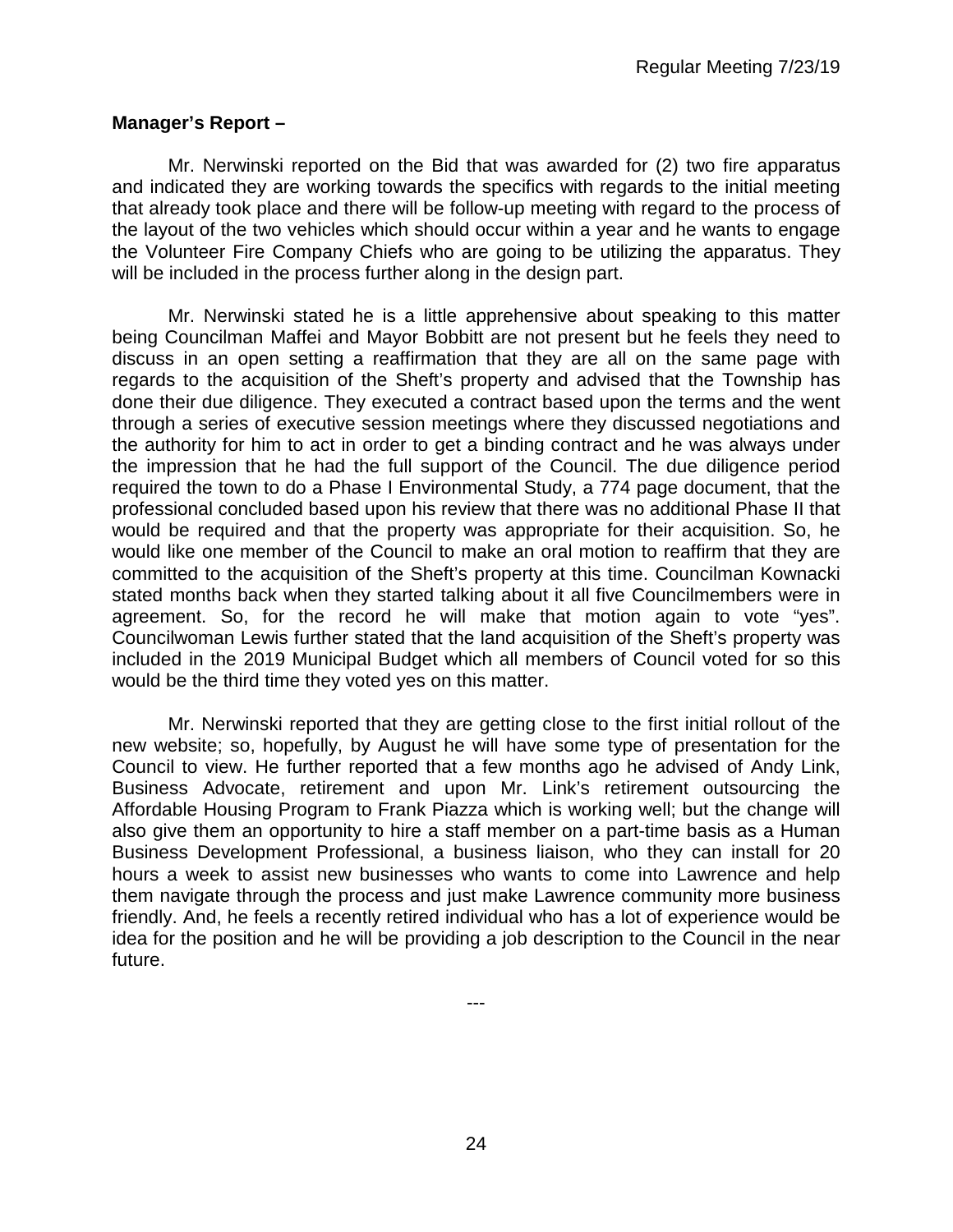# **Attorney's Report –**

Mr. Roskos reported the Township is finally done with the Court Collection Agreement after waiting sometime for the AOC to approve the agreement and advised that last holdup was the AOC insisting on a clause in the contract where the vendor could be terminated without cause at any time. Meanwhile, the same vendor is working in other New Jersey municipalities had those contracts approved by the AOC without such a clause and he does not know who at the AOC was trying to pose this condition or why; but the matter is finally finished.

Mr. Roskos further reported that the Solar Power Agreement is finally done and it has changed overtime as properties dropped out, the structures have changed and a lot of work that went into the contract which is now completed.

Mr. Roskos stated in reference to the Fire Substation he has finally been able to convince the general counsel at K. Hovnanian to give the Township a Quit Claim Deed for that piece of property because of an improper reverter clause placed in that deed in 1987 and was not caught in time when the Deed got recorded. So, it took a while for him to convince the general counsel but for now has their oral promise to issue a Quit Claim Deed which would allow them to move forward with that piece of property.

---

---

**Clerk's Report –** 

There was no Clerk's report.

## **Unfinished Business –**

There was no unfinished business.

---

## **New Business –**

There was no new business.

---

# **Public Participation (3-minute limitation per speaker)** –

There was no public participation.

---

25